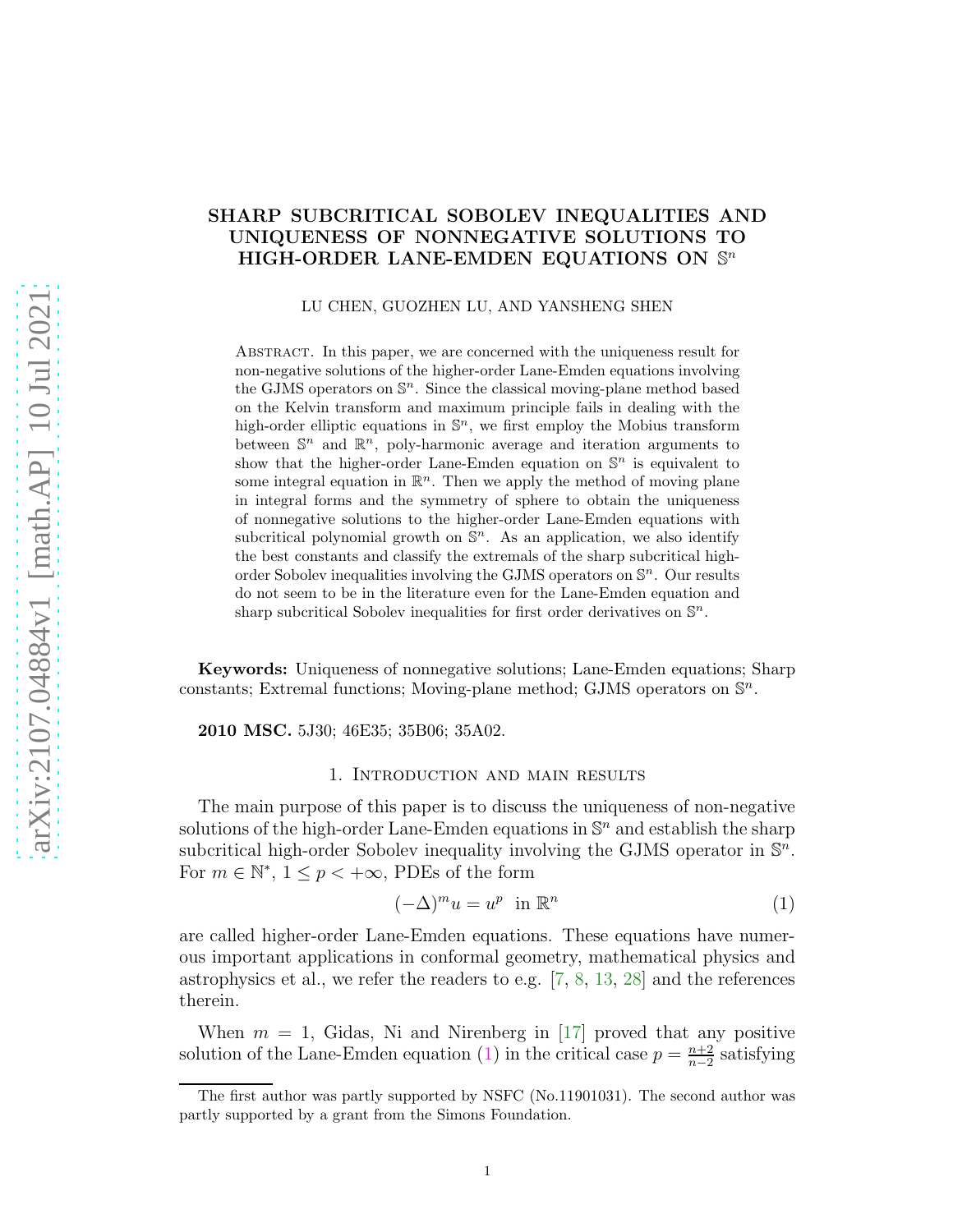<span id="page-1-0"></span> $u(x) = O(\frac{1}{|x|^{n-2}})$  at infinity must take the form as

$$
u(x) = \frac{\left(n(n-2)\lambda^2\right)^{\frac{n-2}{4}}}{\left(\lambda^2 + |x - x_0|^2\right)^{\frac{n-2}{2}}},
$$

for some  $\lambda > 0$  and  $x_0 \in \mathbb{R}^n$ . Then, Caffarelli, Gidas and Spruck [\[8\]](#page-18-1) removed the decay condition at infinity and obtained the same result by employing the Kelvin-transform. It should be mentioned that the classification of the solutions of Lane-Emden equations in the critical case plays an important role in the study of the well-known Yamable problem and the prescribing scalar curvature problem. In the subcritical case  $1 \le p < \frac{n+2}{n-2}$ , Gidas and Spruck [\[18\]](#page-19-2) proved that any nonnegative solution of the Lane-Emden equations must be equal to zero. Later, Chen and Li in [\[9\]](#page-18-3) gave a simpler proof of this Liouville type result.

When  $m = 2$ ,  $n > 4$  and  $1 \leq p < \frac{n+4}{n-4}$ , Lin [\[24\]](#page-19-3) applied the method of moving plane to prove that all nonnegative  $C^4(\mathbb{R}^n)$  smooth solutions must be equal to zero. Wei and Xu [\[33\]](#page-19-4) generalized Lin's results to the cases when m is any integer.

It is well known that  $-\Delta$ ,  $(-\Delta)^2$ ,  $\cdots$  $(-\Delta)^m$  are the high-order conformal Laplace operators in  $\mathbb{R}^n$ . Let  $(M, g)$  be a complete Riemannian manifold of dimension *n*. Then the conformal Laplacian or the Yamabe operator  $P_{1,q}$ on Riemannian manifold  $(M, g)$  is defined by  $P_{1,g} = -\Delta_g + \frac{n-2}{4(n-1)}R_g$ , where  $R_g$  is the scalar curvature of  $(M, g)$ . A fourth order conformally invariant operator  $P_{2,g}$  with the leading term  $(-\Delta)_g^2$  was discovered by Paneitz [\[26\]](#page-19-5) and later Branson [\[5\]](#page-18-4) found a conformal sixth order operator  $P_{3,g}$  with the leading term  $(-\Delta)^3_g$ . The existence of a general conformal operator  $P_{m,g}$  of order 2m was obtained by Graham, Jenne, Mason and Sparling [\[16\]](#page-19-6) and such an operator is known as the GJMS operator. (see also [\[21\]](#page-19-7)) From their work, we know that if  $(M, g)$  is a Riemannian manifold of even dimension n, then for  $k = 1, 2, \dots, \frac{n}{2}$  $\frac{n}{2}$ , there exists a conformally invariant differential operator  $P_{k,g}$  of the form  $P_{k,g} = (-\Delta)_g^k$  lower order terms, satisfying for a conformal metric  $\tilde{g} = e^{2u}g,$ 

$$
P_{k,\tilde{g}}(v) = e^{-(\frac{n}{2} + k)u} P_{k,g}(e^{(\frac{n}{2} - k)u}v).
$$

It is an interesting fact pointed out in  $[15]$  and  $[14]$  that when n is even and  $k > \frac{n}{2}$ , a conformal operator  $P_{k,g}$  may not exist. Hence,  $P_{\frac{n}{2},g}$  is usually called as the critical GJMS operator.

In the spirit of the aforementioned works in the Euclidean spaces, a natural question arises: Does there exist a Liouville-type result for the following Lane-Emden equation on a complete Riemannian manifold  $(M, g)$  with dimension  $n > 2m$ 

$$
P_{m,g}(u) = u^p, \ u \ge 0 \ in \ M,\tag{2}
$$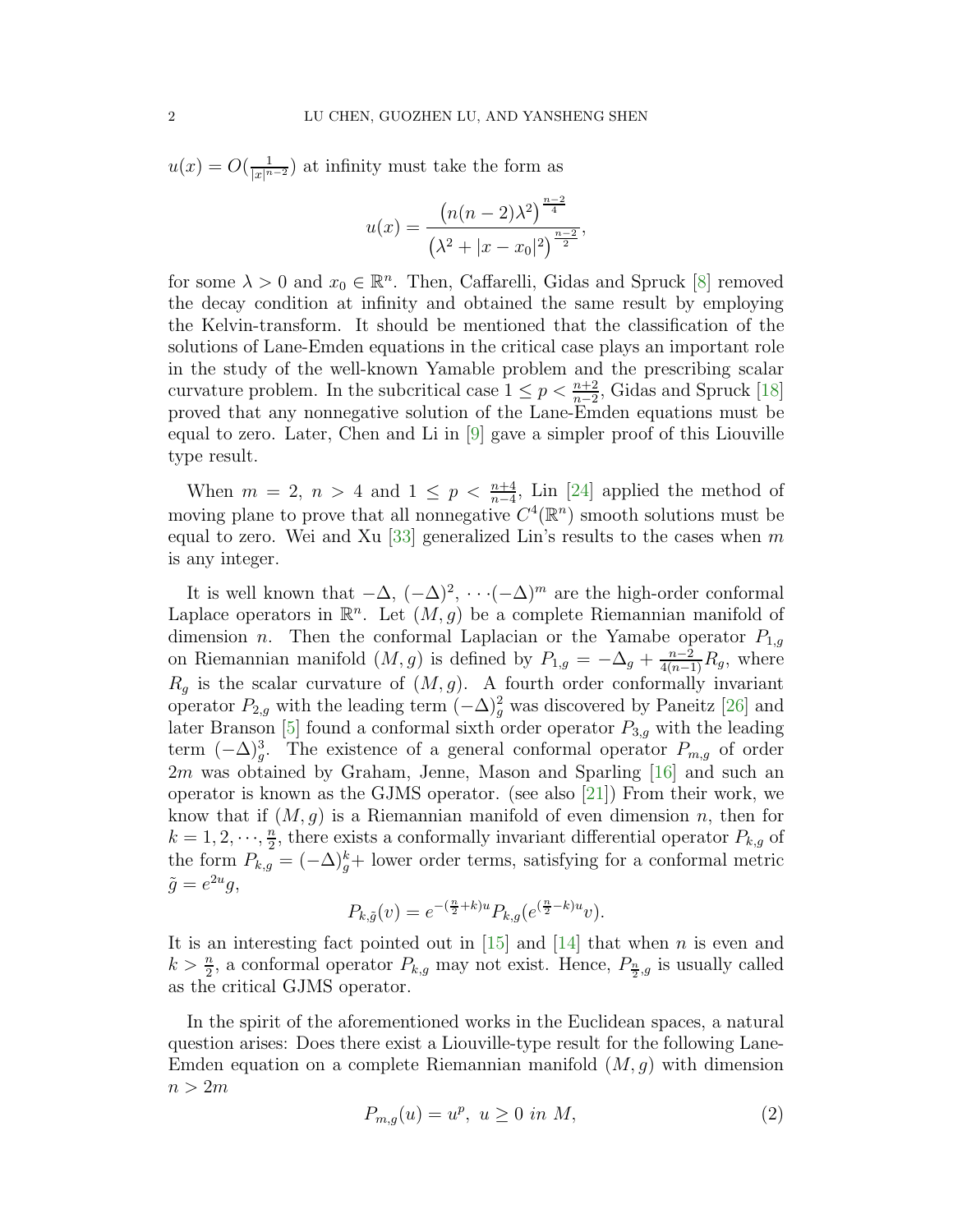<span id="page-2-2"></span>in the subcritical case  $1 \le p < \frac{n+2m}{n-2m}$ ? It is well-known that the method based on the Kelvin-transform and moving plane fails in dealing with the elliptic equations on the general Riemannian manifold. In this paper, we make an attempt to answer this question in the special manifold: the unit sphere  $\mathbb{S}^n$ . In  $S<sup>n</sup>$  ( $n > 2m$ ), it follows from Branson's work in [\[6\]](#page-18-5) that the explicit expression of the conformal operator  $P_{m,q_{\rm s}n}$  of order  $2m$  is given by

$$
P_{m,g_{\mathbb{S}^n}} = P_{1,g_{\mathbb{S}^n}}(P_{1,g_{\mathbb{S}^n}}-2)(P_{1,g_{\mathbb{S}^n}}-6)\cdots (P_{1,g_{\mathbb{S}^n}}-m(m-1)),
$$

where  $P_{1,g_{\mathbb{S}^n}} = -\Delta_{g_{\mathbb{S}^n}} + \frac{n(n-2)}{4}$  $\frac{a-2j}{4}$  and  $\Delta_{g_{\mathbb{S}^n}}$  denotes the Laplace-Beltrami operator in  $\mathbb{S}^n$ . (See also Hang [\[19\]](#page-19-10))

The first result of the present paper is the following:

<span id="page-2-1"></span>**Theorem 1.1.** Assume that u is a nonnegative  $C^{2m}(\mathbb{S}^n)$  solution satisfying the elliptic equation

<span id="page-2-0"></span>
$$
P_{m,g_{\mathbb{S}^n}}(u) = u^p \text{ in } \mathbb{S}^n, \quad 1 \le p < \frac{n+2m}{n-2m},\tag{3}
$$

then u must be equal to some constant.

**Remark 1.2.** Our method is based on the Mobius transform between  $\mathbb{S}^n$  and  $\mathbb{R}^n$ , poly-harmonic average, iteration arguments and symmetry of the sphere. We first employ the Mobius transform to convert the high-order Lane-Emden equation [\(3\)](#page-2-0) in  $\mathbb{S}^n$  into the high-order elliptic equation in  $\mathbb{R}^n$ . Then by establishing the super poly-harmonic properties of nonnegative solutions, we derive the equivalence between the high-order elliptic equation in  $\mathbb{R}^n$  and some integral equation in  $\mathbb{R}^n$ . Finally, by applying the method of moving-plane in integral forms developed by Chen, Li and Ou [\[10\]](#page-18-6) combining with the symmetry of sphere, we conclude that any non-negative solution of high-order Lane-Emden equation  $(3)$  in  $\mathbb{S}^n$  must be equal to some constant.

Slightly modifying the proof of Theorem [1.1,](#page-2-1) we can obtain the following general Liouville-type theorem.

**Theorem 1.3.** Let  $f(t) = \sum_{k=1}^{l} a_k t^{p_k}$  with  $a_k \geq 0$  and  $1 \leq p_1 \leq p_2 \leq$  $\cdots \leq p_{k-1} < p_k = \frac{n+2m}{n-2m}$  $\frac{n+2m}{n-2m}$  and assume that u is a nonnegative  $C^{2m}(\mathbb{S}^n)$  solution satisfying the elliptic equation

$$
P_{m,g_{\mathbb{S}^n}}(u) = f(u) \text{ in } \mathbb{S}^n. \tag{4}
$$

Then u must be equal to some constant.

Aubin([\[1\]](#page-18-7), [\[3\]](#page-18-8)) and Talenti [\[30\]](#page-19-11) established the sharp Sobolev inequality for the first order derivatives:

$$
\int_{\mathbb{R}^n} |\nabla u|^2 dx \ge S_n \left( \int_{\mathbb{R}^n} |u|^{\frac{2n}{n-2}} dx \right)^{\frac{n-2}{n}},
$$

where  $S_n = \frac{n(n-2)}{4}$  $\frac{(n-2)}{4} |\mathbb{S}^n|^{\frac{2}{n}}$  denotes the sharp constant of the above Sobolev inequality. The sharp constant  $S_n$  can be achieved if and only if u takes the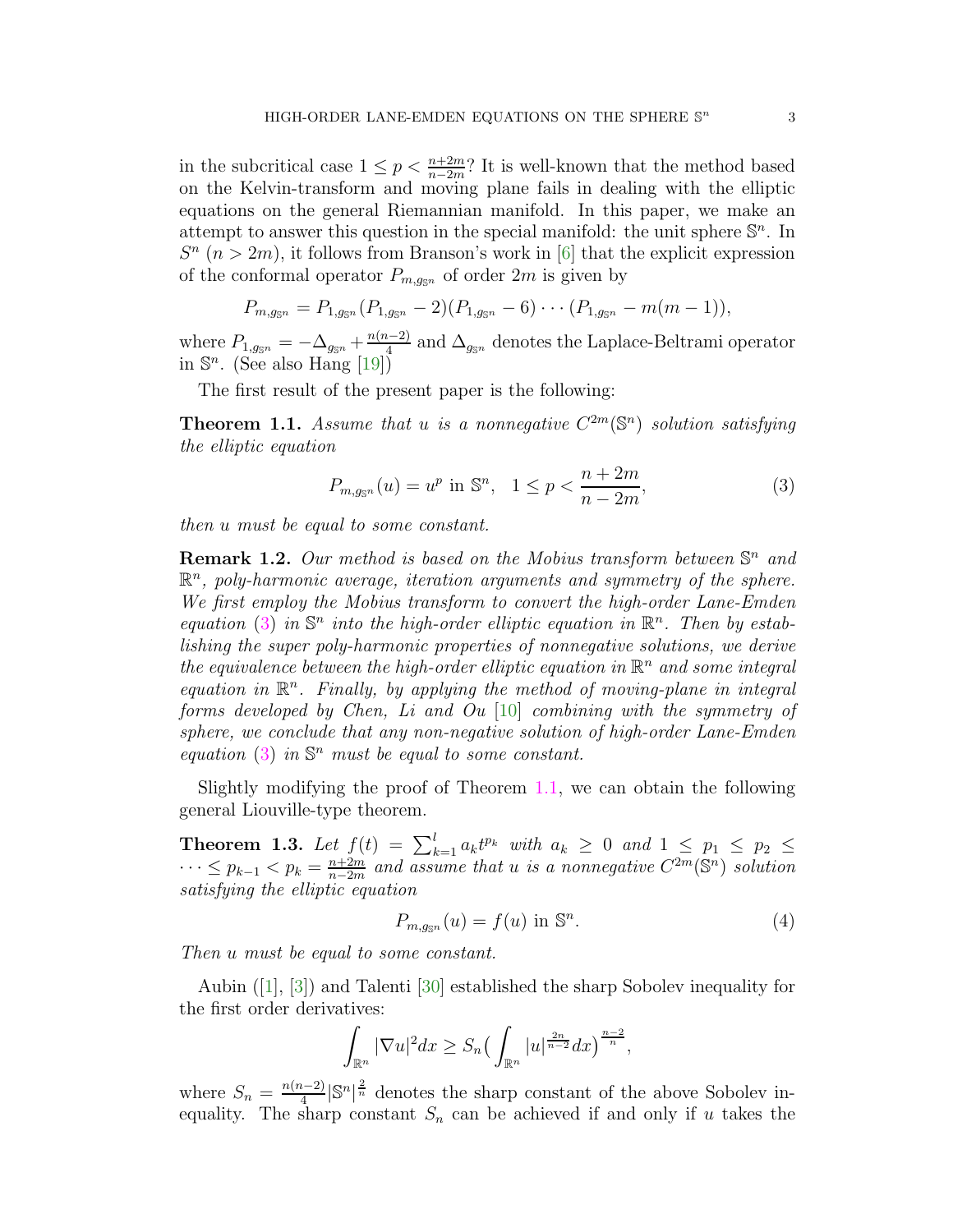<span id="page-3-0"></span>form as

$$
u(x) = \frac{1}{(1+|x-x_0|^2)^{\frac{n-2}{2}}}
$$

up to some translation and dilation. In order to solve the famous Yamabe problem, Aubin (see  $[1, 2]$  $[1, 2]$ ) also established sharp first order Sobolev inequality in  $W^{1,2}(\mathbb{S}^n)$ :

$$
\int_{\mathbb{S}^n} |\nabla_{g_{\mathbb{S}^n}} u|^2 d\sigma + \frac{n(n-2)}{4} \int_{\mathbb{S}^n} |u|^2 d\sigma \ge \frac{n(n-2)}{4} |\mathbb{S}^n|^{\frac{2}{n}} \Big(\int_{\mathbb{S}^n} |u|^{\frac{2n}{n-2}} d\sigma \Big)^{\frac{n-2}{n}},
$$

where  $d\sigma$  denotes the surface measure in  $\mathbb{S}^n$ . Later, Beckner<sup>[\[4\]](#page-18-10)</sup> obtained the sharp Sobolev inequality for high-order derivatives in  $W^{m,2}(\mathbb{S}^n)(n>2m)$ :

$$
\int_{\mathbb{S}^n} P_{m,g_{\mathbb{S}^n}}(u)ud\sigma \geq S_{n,m} \left( \int_{\mathbb{S}^n} |u|^{\frac{2n}{n-2m}} d\sigma \right)^{\frac{n-2m}{n}}
$$

,

where  $P_{m,g_{\mathbb{S}^n}}$  denotes 2*mth*-order conformal Laplacian of u in  $\mathbb{S}^n$  and

$$
S_{n,m} = \frac{n(n-2)}{4} \left(\frac{n(n-2)}{4} - 2\right) \left(\frac{n(n-2)}{4} - 6\right) \cdots \left(\frac{n(n-2)}{4} - m(m-1)\right) |\mathbb{S}^n|^{\frac{2m}{n}}.
$$

By conformal transformation between  $\mathbb{S}^n$  and  $\mathbb{R}^n$ , the above inequality is in fact equivalent to the high-order Sobolev inequality in  $\mathbb{R}^n$ :

$$
\int_{\mathbb{R}^n} |\nabla^m u|^2 dx \ge S_{n,m} \left( \int_{\mathbb{R}^n} |u|^{\frac{2n}{n-2m}} dx \right)^{\frac{n-2m}{n}},
$$

with equality holds if and only if  $u$  takes the form as

$$
u(x) = \frac{1}{(1+|x-x_0|^2)^{\frac{n-2m}{2}}}
$$

up to some translation and dilation. In  $\mathbb{R}^n$ , the existence of extremals of the high-order Sobolev inequality can be obtained by the technique of symmetry and rearrangement or concentration-compactness principle (see [\[22\]](#page-19-12) and [\[23\]](#page-19-13)) and the sharp constant can also be calculated by classifying the non-negative solutions of the high-order equations

$$
(-\Delta)^m = u^{\frac{n+2m}{n-2m}}.
$$

We refer the reader to the works of, e.g., X. J. Wang [\[32\]](#page-19-14), Swanson [\[27\]](#page-19-15), R. C. A. M. Van der Vorst [\[31\]](#page-19-16), Djadli, Hebey and Ledoux [\[12\]](#page-18-11), A. Cotsiolis and N. Tavoularis [\[11\]](#page-18-12). Obviously, in the case  $n > 2m$ ,  $\left(\int_{\mathbb{S}^n} P_{m,g_{\mathbb{S}^n}}(u)u d\sigma\right)^{\frac{1}{2}}$  is also equivalent to the *m*th-order Sobolev norm in  $W^{m,2}(\mathbb{S}^n)$ . By the Sobolev compact embedding theorem, the sharp constant of subcritical high-order Sobolev inequality:

$$
S_{m,n,p} = \inf_{u \in W^{m,2}(\mathbb{S}^n)} \frac{\int_{\mathbb{S}^n} P_{m,g_{\mathbb{S}^n}}(u)u d\sigma}{\left(\int_{\mathbb{S}^n} |u|^p d\sigma\right)^{\frac{2}{p}}}
$$

for  $1 < p < \frac{n+2m}{n-2m}$  can be achieved. However, so far, nothing is known for the accurate value of the sharp constant  $S_{m,n,p}$  and precise forms of extremal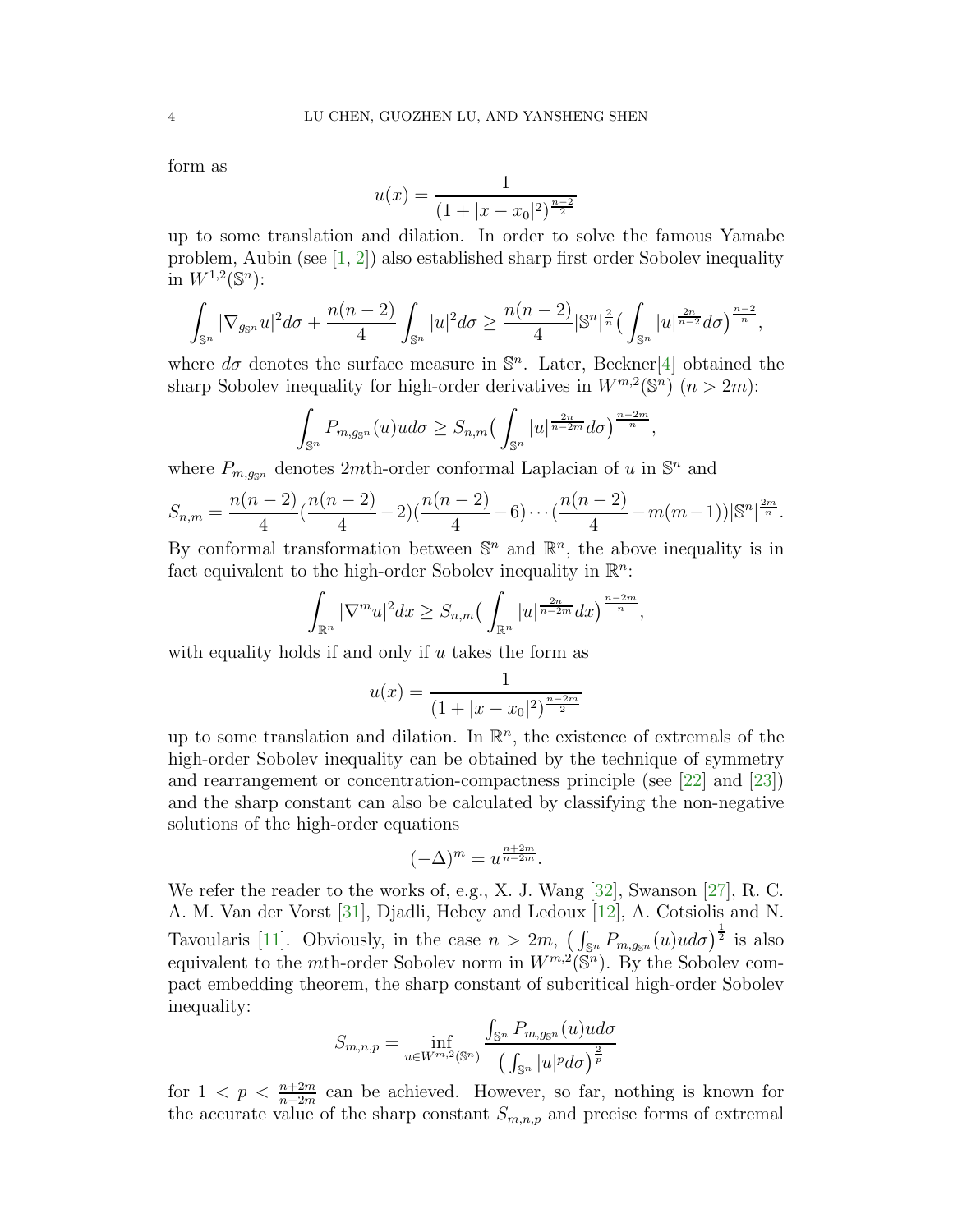<span id="page-4-2"></span>functions. In this paper, as an application of our Theorem [1.1,](#page-2-1) we can classify the extremals of the above subcritical Sobolev inequality and identify the corresponding sharp constant  $S_{m,n,p}$ .

<span id="page-4-0"></span>Theorem 1.4. The following sharp subcritical Sobolev inequality holds for all  $u \in W^{m,2}(\mathbb{S}^n)$ :

$$
\left(\int_{\mathbb{S}^n}|u|^p d\sigma\right)^{\frac{2}{p}} \leq S_{m,n,p}\int_{\mathbb{S}^n}P_{m,g_{\mathbb{S}^n}}(u)ud\sigma, \quad 2
$$

If  $u$  is an extremal function of the above inequality, then  $u$  must be equal to some constant. Moreover, the best constant

<span id="page-4-1"></span>
$$
S_{m,n,p} = \inf_{u \in W^{m,2}(\mathbb{S}^n)} \frac{\int_{\mathbb{S}^n} P_{m,g_{\mathbb{S}^n}}(u)u d\sigma}{\left(\int_{\mathbb{S}^n} |u|^p d\sigma\right)^{\frac{2}{p}}}
$$
(5)

is equal to

$$
S_{m,n,p} = \frac{\frac{n(n-2)}{4} (\frac{n(n-2)}{4} - 2)(\frac{n(n-2)}{4} - 6) \cdots (\frac{n(n-2)}{4} - m(m-1)) |\mathbb{S}^n|}{|\mathbb{S}^n|^{\frac{2}{p}}}
$$

**Remark 1.5.** It should be noted that Theorem [1.4](#page-4-0) is not a direct consequence of Theorem [1.1.](#page-2-1) Although an extremal of the functional associated with the high-order Sobolev inequality  $(5)$  also satisfies the equation  $(3)$ , it is not easy to obtain the nonnegativity of the extremal. It is well known that the non-negativity of the extremals for general geometric inequality in Riemannian manifold  $(M, g)$  for first order derivative is straightforward. This is mainly because for any  $u \in W^{1,p}(M)$ , one can derive  $|u| \in W^{1,p}(M)$  with  $\|\nabla_g(|u|)\|_{L^p(M)} \leq \|\nabla_g u\|_{L^p(M)}$ . However, this property cannot hold for highorder derivatives. Hence the extremal of a geometric inequality of high-order derivatives may not be non-negative. Nevertheless, in our setting we are able to prove that the extremals of the high-order Sobolev inequality [\(5\)](#page-4-1) associated with the GJMS operator are non-negative. Our method is based on the equivalence between the high-order Sobolev inequality [\(5\)](#page-4-1) and the Hardy-Littlewood-Sobolev inequality in  $\mathbb{S}^n$  (see Lieb [\[22\]](#page-19-12)).

**Remark 1.6.** Assume that  $u_p$  is an extremal of the sharp subcritical high-order Sobolev inequality  $(5)$ , then it is easy to check that

$$
\lim_{p\to\frac{2n}{n-2m}}\frac{\int_{\mathbb{S}^n}P_{m,g}(u_p)u_p d\sigma}{\left(\int_{\mathbb{S}^n}|u_p|^p d\sigma\right)^{\frac{2}{p}}}=\inf_{u\in W^{m,2}(\mathbb{S}^n)}\frac{\int_{\mathbb{S}^n}P_{m,g}(u)ud\sigma}{\left(\int_{\mathbb{S}^n}|u|^{\frac{2n}{n-2m}} d\sigma\right)^{\frac{n-2m}{n}}}.
$$

Hence in some sense, the sharp constant of critical geometric inequality can be deduced from the sharp constant of subcritical geometric inequality by the limiting procedure. This method of calculating the sharp constant of the critical geometric inequality is called subcritical approximation approach (One can refer to [\[20\]](#page-19-17) for such an approach).

.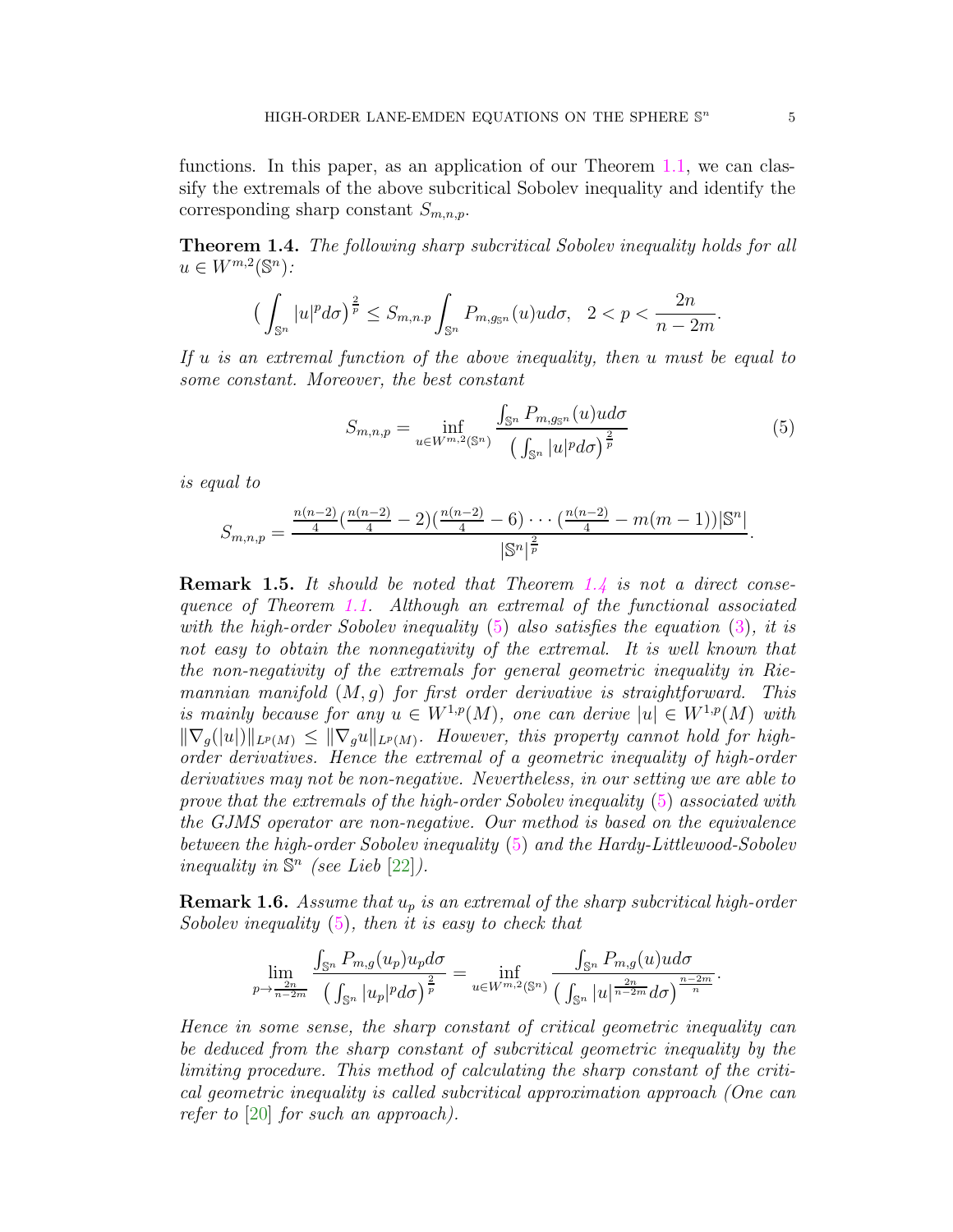<span id="page-5-2"></span>**Remark 1.7.** When  $m = 1$ , the above sharp subcritical high-order Sobolev inequality reduces to the following subcritical Sobolev inequality:

$$
\int_{\mathbb{S}^n} |\nabla_{g_{\mathbb{S}^n}} u|^2 d\sigma + \frac{n(n-2)}{4} \int_{\mathbb{S}^n} |u|^2 d\sigma \ge \frac{n(n-2)}{4} |\mathbb{S}^n|^{1-\frac{2}{p}} \big(\int_{\mathbb{S}^n} |u|^p d\sigma \big)^{\frac{2}{p}}.
$$

In [\[4\]](#page-18-10), Beckner applied the technique of spherical harmonic decomposition to obtain the sharp subcritical Sobolev inequality for first order derivative in  $\mathbb{S}^n$ . Our method is based on the moving-plane method in integral forms, different from Beckner's method and can be used to establish the sharp subcritical Sobolev inequality for high-order derivatives.

The organization of the paper is as follows. In Section [2,](#page-5-0) we will prove that the non-negative solutions of high-order Lane-Emden equation [\(3\)](#page-2-0) must be equal to some constant, namely we shall give the proof of Theorem [1.1.](#page-2-1) Section [3](#page-17-0) establishes best constants and the classification of the extremals for the subcritical high-order Sobolev inequality  $(5)$  in  $\mathbb{S}^n$ , namely the proof of Theorem [1.4.](#page-4-0)

## 2. Proof of Theorem [1.1](#page-2-1)

<span id="page-5-0"></span>In this section, we shall prove that the non-negative solutions of high-order Lane-Emden equation [\(3\)](#page-2-0) must be equal to some constant, namely we shall give the proof of Theorem [1.1.](#page-2-1) We first use the Mobius transform between  $\mathbb{S}^n$ and  $\mathbb{R}^n$  to transform the high-order Lane-Emden equation [\(3\)](#page-2-0) on  $\mathbb{S}^n$  into the high-order elliptic equation in  $\mathbb{R}^n$ .

Consider the Mobius transform  $\phi: x \in \mathbb{R}^n \to \xi \in \mathbb{S}^n \setminus \{(0,0,\dots,-1)\}\$  given by

$$
\xi_i = \frac{2x_i}{1+|x|^2}
$$
 for  $i = 1, 2, \dots, n$ ;  $\xi_{n+1} = \frac{1-|x|^2}{1+|x|^2}$ .

It is well known that  $\phi$  is a conformal transform satisfying  $\phi^*(g_{\mathbb{S}^n}) = \left(\frac{2}{1+1}\right)^n$  $\frac{2}{1+|x|^2}\Big)^2 dx^2$ (see Lieb [\[22\]](#page-19-12)), where  $dx^2$  denotes standard Euclidean measure in  $\mathbb{R}^n$ . Hence it follows from the basic property of conformal transform that for any  $v \in$  $C^{2m}(\mathbb{S}^n),$ 

$$
P_{m,g_{\mathbb{S}^n}}(v) = \left(\frac{2}{1+|x|^2}\right)^{-\frac{n}{2}-m} \left(-\Delta\right)^m \left(\left(\frac{2}{1+|x|^2}\right)^{\frac{n}{2}-m}v(\phi)\right).
$$

Let  $u(x) = \left(\frac{2}{1+|x|^2}\right)^{\frac{n}{2}-m}v(\phi)$ , then the high-order Lane-Emden equation [\(3\)](#page-2-0) can be written as the following high-order elliptic equation in  $\mathbb{R}^n$  for some positive dimensional constant  $C_n$ :

<span id="page-5-1"></span>
$$
\begin{cases}\n(-\Delta)^m u = u^p \left(\frac{2}{1+|x|^2}\right)^{\frac{n+2m}{2} - p^{\frac{n-2m}{2}}} \text{ in } \mathbb{R}^n, \\
u(x) \le C_n (1+|x|^2)^{m-\frac{n}{2}}, \quad x \in \mathbb{R}^n.\n\end{cases} \tag{6}
$$

Next, we want to prove that the nonnegative solutions of the high-order elliptic equation [\(6\)](#page-5-1) in  $\mathbb{R}^n$  must be radially decreasing about the origin for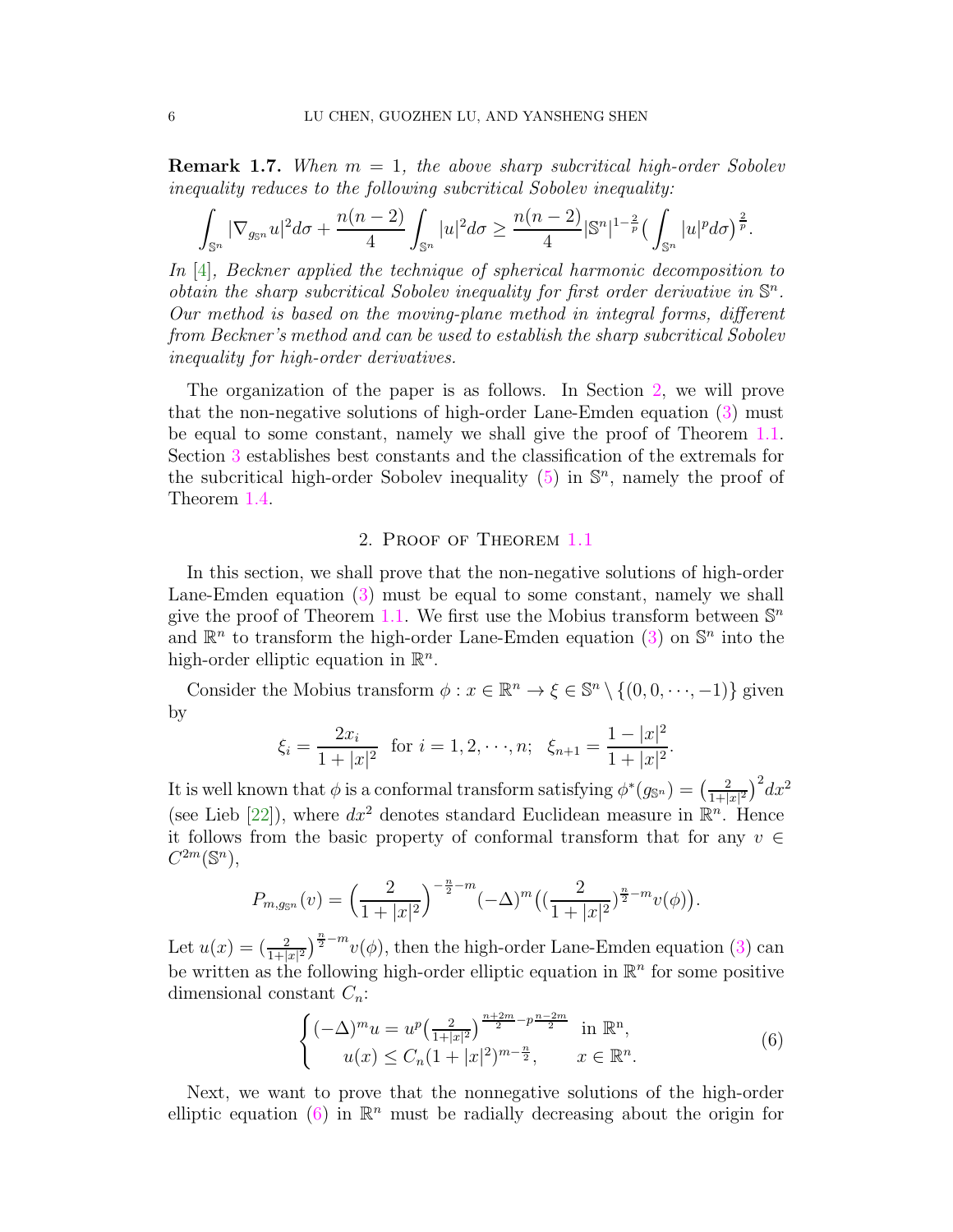<span id="page-6-1"></span> $1 \leq p < \frac{n+2m}{n-2m}$ . Once we obtain this result, then the nonnegative solutions of Lane-Emden equation [\(3\)](#page-2-0) with the subcritical polynomial growth in  $S<sup>n</sup>$  must be symmetric about the south pole  $(0,0,\dots,-1)$  in  $\mathbb{S}^n$ . Using the symmetry of the sphere  $\mathbb{S}^n$ , we can similarly prove that the solution u must be symmetric about any point in  $\mathbb{S}^n$ . Hence we conclude that the nonnegative solutions of Lane-Emden equation [\(3\)](#page-2-0) with the subcritical polynomial growth in  $\mathbb{S}^n$ must be equal to some constant, which accomplishes the proof of Theorem [1.1.](#page-2-1) Based on the above analysis, in order to obtain the desired result, we only need to show the symmetry of the nonnegative solutions of the high-order elliptic equation [\(6\)](#page-5-1) for  $1 \leq p \leq \frac{n+2m}{n-2m}$ . Our method is based on the moving plane in integral forms developed by Chen, Li and Ou [\[10\]](#page-18-6). For this purpose, our first objective is to prove that any nonnegative solution of the high-order elliptic equation [\(6\)](#page-5-1) in  $\mathbb{R}^n$  must satisfy some integral equation and the following lemma will be crucially used in our proof.

<span id="page-6-0"></span>**Lemma 2.1.** Assume that  $u > 0$  satisfies the high-order elliptic equation [\(6\)](#page-5-1) and set  $-\Delta u = u_1$ ,  $(-\Delta)^2 u = u_2$ ,  $\cdots$ ,  $(-\Delta)^{m-1}u = u_{m-1}$ . If we furthermore suppose that  $u_i \geq 0$  for  $i = 1, 2, \dots, m - 1$ , then  $(u, u_1, \dots, u_{m-1})$  satisfies the following integral system

$$
\begin{cases}\nu(x) = c_n \int_{\mathbb{R}^n} \frac{u_1(y)}{|x-y|^{n-2}} dy, & x \in \mathbb{R}^n, \\
u_i(x) = c_n \int_{\mathbb{R}^n} \frac{u_{i+1}(y)}{|x-y|^{n-2}} dy, & x \in \mathbb{R}^n, \ i = 1, 2, \dots, m-2, \\
u_{m-1}(x) = c_n \int_{\mathbb{R}^n} \frac{u^p(y)}{|x-y|^{n-2}} \left(\frac{2}{1+|y|^2}\right)^{\frac{n+2m}{2}-p\frac{n-2m}{2}} dy, & x \in \mathbb{R}^n,\n\end{cases} (7)
$$

where  $c_n = \frac{1}{n(n-1)}$  $\frac{1}{n(n-2)v_n}$  and  $v_n$  denotes the volume of unit ball in  $\mathbb{R}^n$ .

*Proof.* We first prove that for any  $x \in \mathbb{R}^n$ ,

$$
u(x) = c_n \int_{\mathbb{R}^n} \frac{1}{|x - y|^{n-2}} u_1(y) dy.
$$

To do this, we start with showing that

$$
c_n\int_{\mathbb{R}^n}\frac{1}{|x-y|^{n-2}}u_1(y)dy<+\infty.
$$

Set  $v_R(x) = \int_{B_R} G_R(x, y)u_1(y)dy$ , where  $G_R(x, y)$  is the Green function of Laplace operator of the ball  $B_R$  with the Dirichlet boundary. Obviously,  $v_R$  is continuous and satisfies

$$
\begin{cases}\n-\Delta v_R = u_1, & x \in B_R, \\
v_R(x) = 0, & x \in \partial B_R.\n\end{cases}
$$

Let  $w_R = u - v_R$ , then

$$
\begin{cases}\n-\Delta w_R = 0, & x \in B_R, \\
w_R(x) \ge 0, & x \in \partial B_R.\n\end{cases}
$$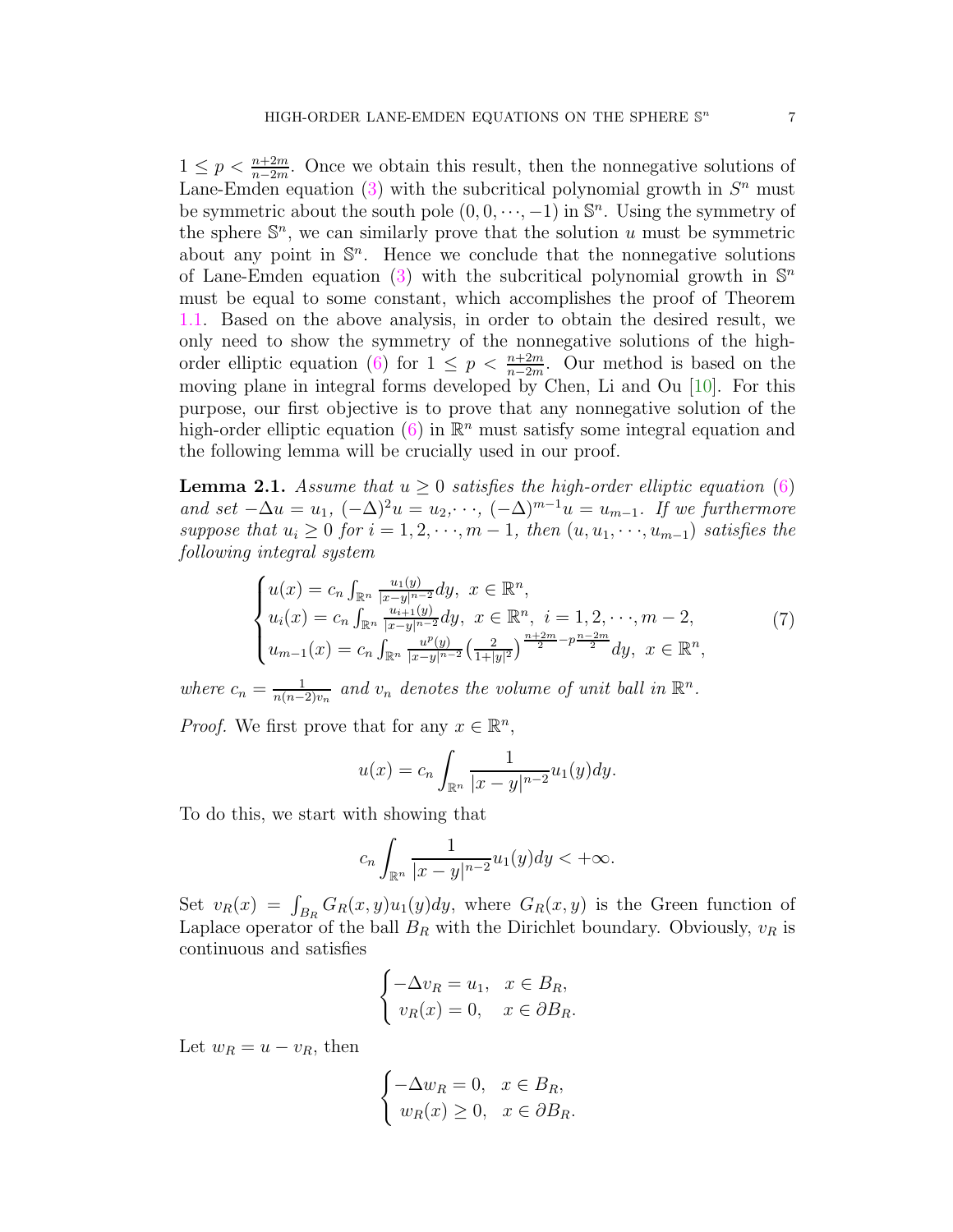<span id="page-7-0"></span>According to the maximum principle, we know that

$$
u(x) \ge v_R(x) = \int_{B_R} G_R(x, y)u_1(y)dy
$$

for any  $x \in B_R$  and  $R \geq 0$ . Letting  $R \to +\infty$ , we arrive at

$$
u(x) \ge c_n \int_{\mathbb{R}^n} \frac{u_1(y)}{|x-y|^{n-2}} dy.
$$

Now we let  $\tilde{v}(x) = c_n \int_{\mathbb{R}^n} \frac{u_1(y)}{|x-y|^{n-2}} dy$ , then  $\tilde{v}(x)$  satisfies  $-\Delta v = u_1$  in  $\mathbb{R}^n$ . Set  $w = u - \tilde{v}$ , we derive

$$
\begin{cases}\n-\Delta w = 0, \ x \in \mathbb{R}^n, \\
w = u - \tilde{v} \ge 0.\n\end{cases}
$$

Then it follows from the classical Liouville-type theorem that  $u(x) = \tilde{v}(x) + c_0$ for some  $c_0 \geq 0$ . From the second inequality in [\(6\)](#page-5-1), we know that  $\lim_{|x| \to +\infty} u(x) =$ 0. Combining the above estimate, we get  $c_0 = 0$  and then

$$
u = \tilde{v} = c_n \int_{\mathbb{R}^n} \frac{u_1(y)}{|x - y|^{n-2}} dy.
$$

Next, we prove that

$$
u_1(x) = c_n \int_{\mathbb{R}^n} \frac{u_2(y)}{|x - y|^{n-2}} dy, \ x \in \mathbb{R}^n.
$$

Similar to the proof of integral expression of  $u$ , we can use the Green representation formula, maximum principle and Liouville-type theorem for nonnegative harmonic function to obtain that

$$
u_1(x) = c_n \int_{\mathbb{R}^n} \frac{u_2(y)}{|x - y|^{n-2}} dy + c_0
$$

for some  $c_0 \geq 0$ . We claim that  $c_0 = 0$ . Suppose not, then  $u_1(x) \geq c_0$ and  $\tilde{v}(x) = \int_{\mathbb{R}^n} \frac{u_1(y)}{|x-y|^{n-2}} dy = +\infty$ , which is in contradiction with the fact  $u = \tilde{v} = c_n \int_{\mathbb{R}^n} \frac{u_1(y)}{|x-y|^{n-2}} dy$ . The proof for the integral expression of  $u_i$   $(2 \leq i \leq n)$  $m-1$ ) is similar to the proof of integral expression of  $u_1$ . Hence Lemma [2.1](#page-6-0) is proved.  $\Box$ 

If we can prove that  $u_i \geq 0$  for  $i = 1, \dots, m-1$ , then according to Lemma [2.1,](#page-6-0) we can write  $u(x)$  as follows

$$
u(x) = c_n^m \int_{\mathbb{R}^n} \cdots \int_{\mathbb{R}^n} \frac{1}{|x - y_1|^{n-2}} \frac{1}{|y_1 - y_2|^{n-2}} \cdots \frac{u^p(y_m)}{|y_{m-1} - y_m|^{n-2}} \cdot \left(\frac{2}{1 + |y_m|^2}\right)^{\frac{n+2m}{2} - p^{\frac{n-2m}{2}}} dy_1 \cdots dy_m.
$$

Exchanging the order of integration and using the fact (see Stein [\[29\]](#page-19-18))

$$
\int_{\mathbb{R}^n} \int_{\mathbb{R}^n} \frac{1}{|y_i - y_{i+1}|^{n-2}} \frac{1}{|y_{i+1} - y_{i+2}|^{n-2}} dy_{i+1} dy_{i+2} = \frac{\pi^{\frac{n}{2}} \Gamma(\frac{n}{2} - 2)}{\Gamma^2(\frac{n}{2} - 1)} \int_{\mathbb{R}^n} \frac{1}{|y_i - y_{i+2}|^{n-4}} dy_{i+2},
$$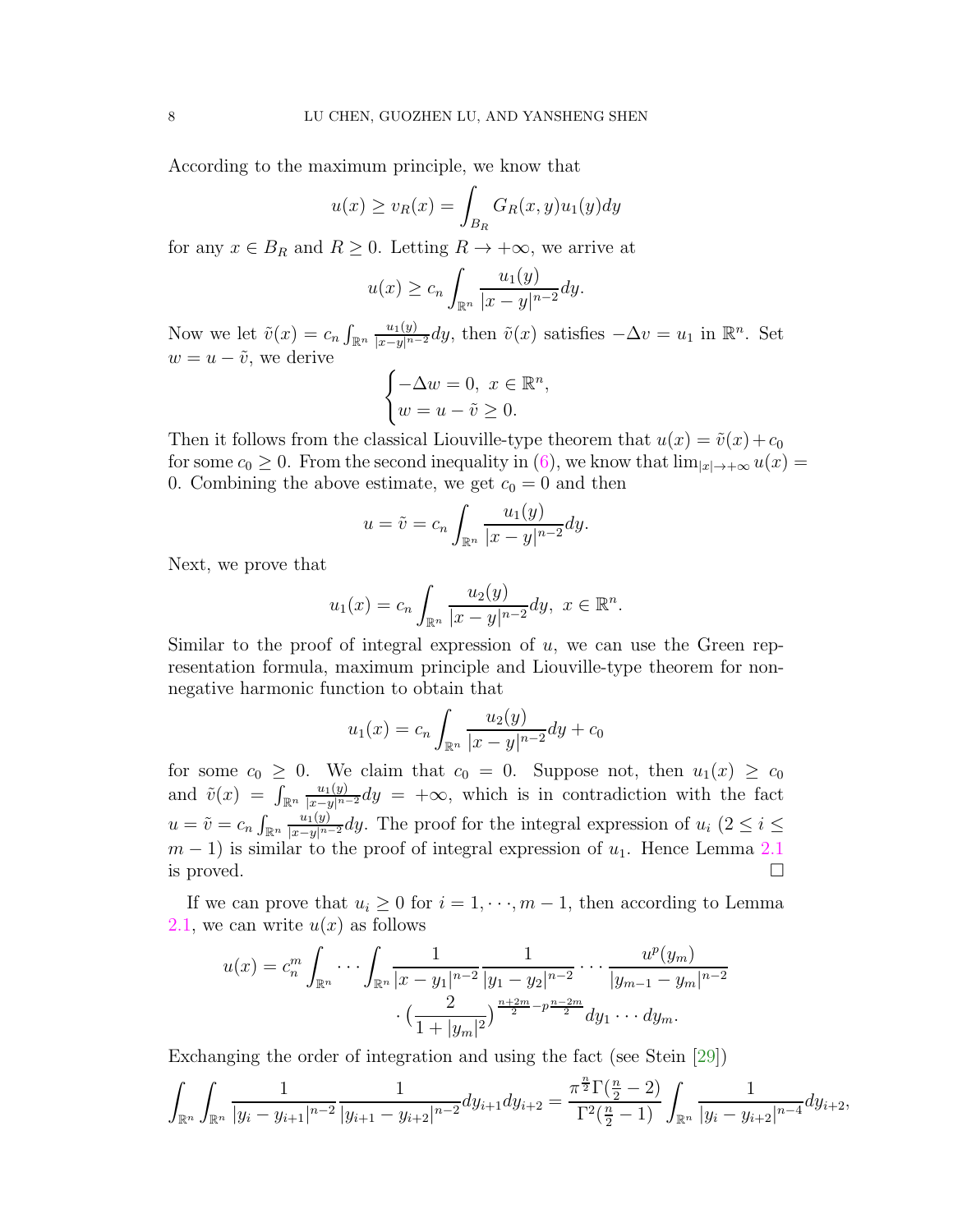<span id="page-8-3"></span>we derive that up to some constant,

<span id="page-8-0"></span>
$$
u(x) = \int_{\mathbb{R}^n} \frac{u^p(y)}{|x - y|^{n - 2m}} \left(\frac{2}{1 + |y|^2}\right)^{\frac{n + 2m}{2} - p\frac{n - 2m}{2}} dy.
$$
 (8)

According to the above analysis, in order to obtain the desired integral expression [\(8\)](#page-8-0) for any nonnegative solution of the high-order elliptic equation  $(6)$ , we only need to prove that the any nonegative solution of equation  $(6)$ has the super poly-harmonic property. It is well-known that spherical mean is an useful tool in proving the super poly-harmonic properties of non-negative solutions to high-order elliptic equation. (see e.g. Lu, Wei and Xu  $[25]$ .) We will apply this strategy together with the re-centers and iteration arguments to prove super poly-harmonic properties. Now we start the proof of super poly-harmonic property of equation [\(6\)](#page-5-1), namely we will prove that  $u_i \geq 0$  for  $i = 1, 2, \dots, m - 1$ . In particular, we remark that from now on, for simplicity, we will omit the constant  $2^{\frac{n+2m}{2}-p\frac{n-2m}{2}}$ .

The proof of the super poly-harmonic properties: We first prove that  $u_{m-1} \geq 0$ . We argue this by contradiction. Suppose that there exists  $x^1 \in \mathbb{R}^n$ such that

<span id="page-8-2"></span>
$$
u_{m-1}(x^1) < 0,\tag{9}
$$

we will deduce a contradiction by the following four steps.

Step 1. Let

$$
\bar{u}(r) := \frac{1}{|\partial B_r(x^1)|} \int_{\partial B_r(x^1)} u(x) d\sigma, \quad \bar{u}_i(r) := \frac{1}{|\partial B_r(x^1)|} \int_{\partial B_r(x^1)} u_i(x) d\sigma,
$$

be the spherical average of u and  $u_i$   $(i = 1, 2, \ldots, m - 1)$  with respect to the center  $x^1$ , where  $d\sigma$  denotes the surface measure on  $\partial B_r(x^1)$ . Then for  $r > 0$ , we have

<span id="page-8-1"></span>
$$
\begin{cases}\n-\Delta \bar{u} = \bar{u}_1, \\
-\Delta \bar{u}_1 = \bar{u}_2, \\
\vdots \\
-\Delta \bar{u}_{m-2} = \bar{u}_{m-1}, \\
-\Delta \bar{u}_{m-1} = \overline{\left\{\frac{u^p(x)}{(1+|x|^2)^{\frac{n+2m}{2} - p \frac{n-2m}{2}}}\right\}}.\n\end{cases} (10)
$$

From the last equality in [\(10\)](#page-8-1) coupled with the Jensen's inequality, we obtain that for any  $r > 0$ ,

$$
-\Delta \bar{u}_{m-1}(r) = \frac{1}{|\partial B_r(x^1)|} \int_{\partial B_r(x^1)} \frac{u^p(x)}{(1+|x|^2)^{\frac{n+2m}{2}-p\frac{n-2m}{2}}} d\sigma
$$
  
\n
$$
\geq \frac{1}{(1+(r+|x^1|)^2)^{\frac{n+2m}{2}-p\frac{n-2m}{2}}} \cdot \frac{1}{|\partial B_r(x^1)|} \int_{\partial B_r(x^1)} u^p(x) d\sigma
$$
  
\n
$$
\geq \frac{1}{(1+(r+|x^1|)^2)^{\frac{n+2m}{2}-p\frac{n-2m}{2}}} \left(\frac{1}{|\partial B_r(x^1)|} \int_{\partial B_r(x^1)} u(x) d\sigma\right)^p
$$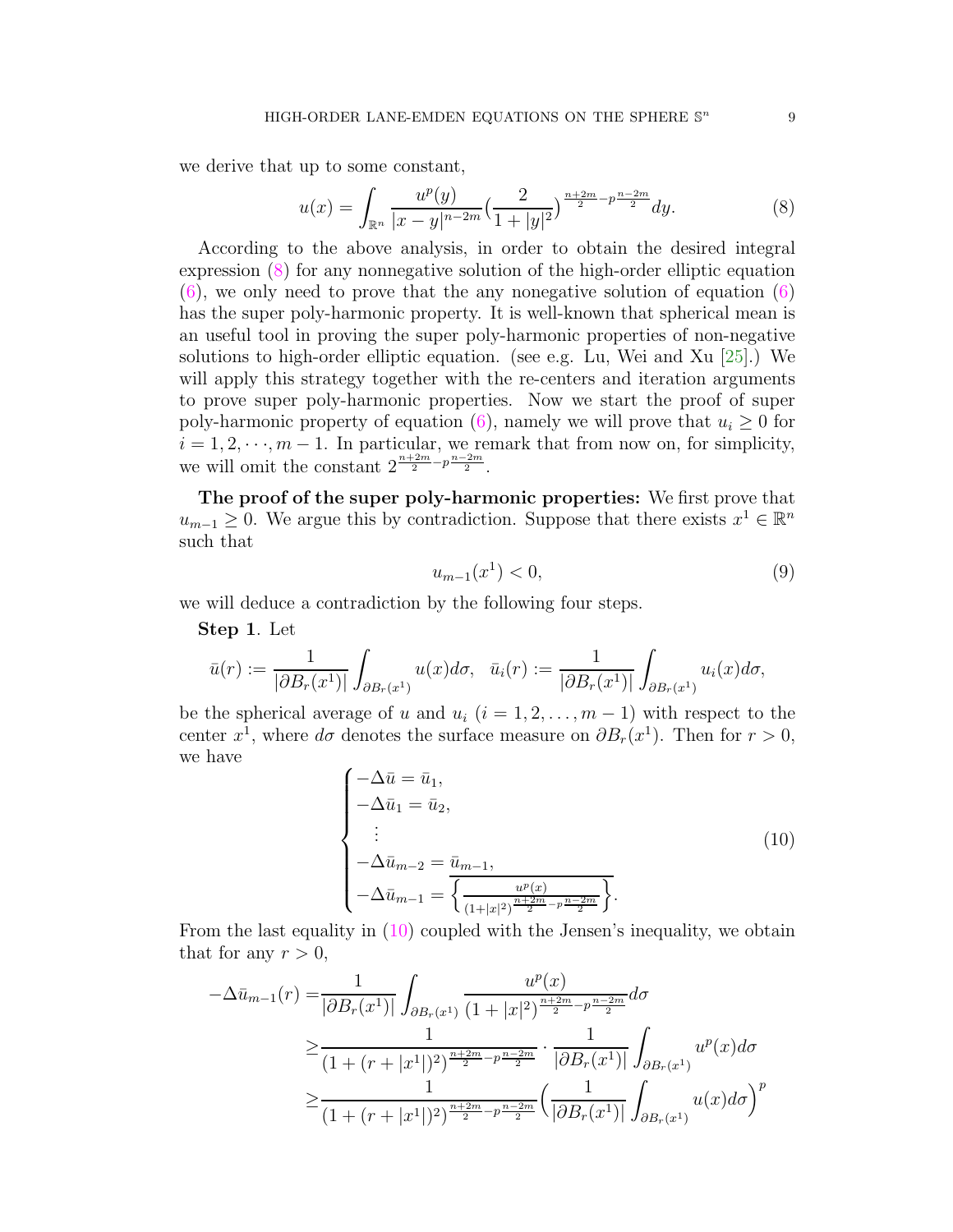$$
=\frac{\bar{u}^p(r)}{(1+(r+|x^1|)^2)^{\frac{n+2m}{2}-p\frac{n-2m}{2}}} \ge 0,
$$
\n(11)

which implies

$$
-\frac{1}{r^{n-1}}(r^{n-1}\bar{u}'_{m-1}(r))' = -\Delta \bar{u}_{m-1}(r) \ge 0, \quad \forall \ r > 0,
$$
\n(12)

consequently,  $\bar{u}'_{m-1}(r) \leq 0$  for all  $r > 0$ . Then by [\(9\)](#page-8-2) and using the Lebesgue differential theorem, we derive that

$$
\bar{u}_{m-1}(r) \le \bar{u}_{m-1}(0) = u_{m-1}(x^1) := -c_0 < 0, \quad \forall \ r \ge 0. \tag{13}
$$

This together with the relation  $-\Delta \bar{u}_{m-2} = \bar{u}_{m-1}$  gives that

$$
-\frac{1}{r^{n-1}}(r^{n-1}\bar{u}'_{m-2}(r))' = \bar{u}_{m-1}(r) \le -c_0, \quad \forall \ r \ge 0.
$$

Integrating both sides of the above inequality, we obtain  $\bar{u}'_{m-2}(r) \geq \frac{c_0}{n}$  $\frac{c_0}{n}r$ , then integrating again yields

$$
\bar{u}_{m-2}(r) \ge \bar{u}_{m-2}(0) + \frac{c_0}{2n}r^2, \ \forall \ r \ge 0.
$$
\n(14)

Thus, we can find a large  $r_1 > 0$  such that

<span id="page-9-3"></span><span id="page-9-1"></span>
$$
\bar{u}_{m-2}(r_1) \ge \frac{c_0}{4n} r_1^2 := c_1 > 0. \tag{15}
$$

**Step 2**. Take a point  $x^2$  with  $|x^2 - x^1| = r_1$  as the new center, and make spherical average of  $\bar{u}$  and  $\bar{u}_i$  at the new center  $x^2$ , i.e.,

$$
\bar{\bar{u}}(r) := \frac{1}{|\partial B_r(x^2)|} \int_{\partial B_r(x^2)} \bar{u}(|x-x^1|) d\sigma,
$$

and

$$
\bar{\bar{u}}_i(r) := \frac{1}{|\partial B_r(x^2)|} \int_{\partial B_r(x^2)} \bar{u}_i(|x-x^1|) d\sigma,
$$

where  $i = 1, 2, \ldots, m-1$ . Then similar to [\(10\)](#page-8-1), we have that  $(\bar{\bar{u}}, \bar{\bar{u}}_1, \cdots, \bar{\bar{u}}_{m-1})$ still satisfies

<span id="page-9-0"></span>
$$
\begin{cases}\n-\Delta \bar{u} = \bar{u}_1, \\
-\Delta \bar{u}_1 = \bar{u}_2, \\
\vdots \\
-\Delta \bar{u}_{m-2} = \bar{u}_{m-1}, \\
-\Delta \bar{u}_{m-1} = \overline{\left\{ \frac{u^p(x)}{(1+|x|^2)^{\frac{n+2m}{2} - p \frac{n-2m}{2}}}} \right\}}.\n\end{cases} \tag{16}
$$

Clearly, from the last equality in  $(16)$  together with the definition of the spherical average, we can easily obtain that  $-\Delta \bar{u}_{m-1}(r) \geq 0$  for all  $r > 0$ , which yields that

$$
-\frac{1}{r^{n-1}}(r^{n-1}\bar{u}'_{m-1}(r))' \ge 0.
$$

<span id="page-9-2"></span>As a consequence,  $\bar{u}'_{m-1}(r) \leq 0$  and by [\(13\)](#page-9-1), we get  $\bar{u}_{m-1}(r) \leq \bar{u}_{m-1}(0) = \bar{u}_{m-1}(|x^2 - x^1|) = \bar{u}_{m-1}(r_1) \leq -c_0 < 0, \forall r \geq 0.$  (17)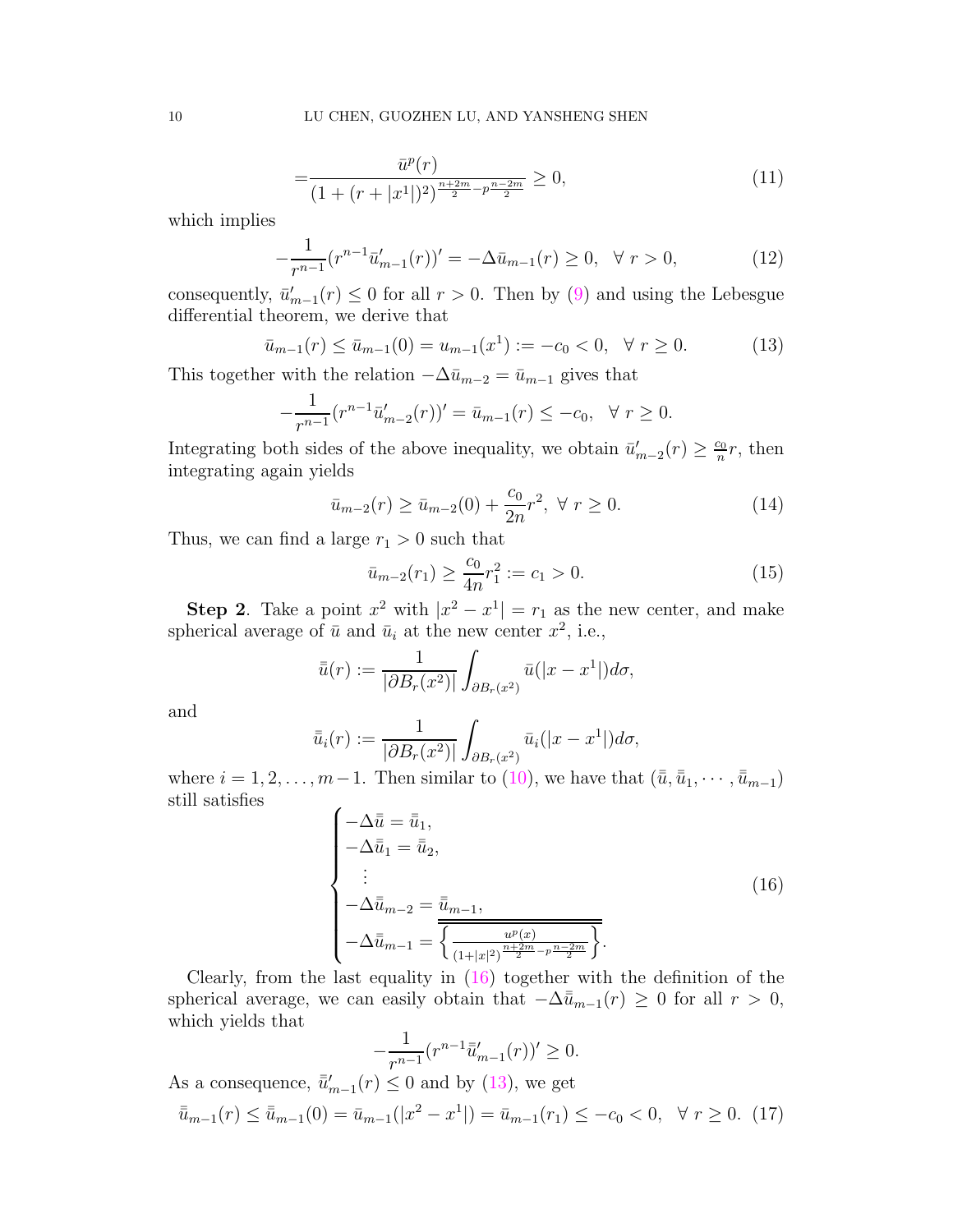On the other hand, notice that  $-\Delta \bar{u}_{m-2} = \bar{u}_{m-1}$ , then by [\(17\)](#page-9-2) it follows that

$$
-\frac{1}{r^{n-1}}(r^{n-1}\bar{\bar{u}}'_{m-2}(r)) = \bar{\bar{u}}_{m-1}(r) \le -c_0,
$$

which gives that

<span id="page-10-0"></span>
$$
\bar{u}_{m-2}(r) \ge \bar{u}_{m-2}(0) + \frac{c_0}{2n}r^2,
$$
\n(18)

for all  $r \geq 0$ . In particular, from  $(15)$ , we know that

<span id="page-10-1"></span>
$$
\bar{u}_{m-2}(0) = \bar{u}_{m-2}(|x^2 - x^1|) = \bar{u}_{m-2}(r_1) \ge \frac{c_0}{4n}r_1^2 = \frac{c_0}{4n}|x^2 - x^1|^2 = c_1 > 0.
$$
 (19)

Combining [\(18\)](#page-10-0), [\(19\)](#page-10-1) and the relation  $-\Delta \bar{u}_{m-3} = \bar{u}_{m-2}$ , we deduce that

$$
-\frac{1}{r^{n-1}}(r^{n-1}\bar{u}'_{m-3}(r))' = \bar{u}_{m-2}(r) \ge \bar{u}_{m-2}(0) \ge c_1 > 0,
$$

which implies that

$$
\bar{u}_{m-3}(r) \leq \bar{u}_{m-3}(0) - \frac{c_1}{2n}r^2, \ \forall \ r \geq 0.
$$

Therefore, there exists a large  $r_2 > 0$  such that

<span id="page-10-2"></span>
$$
\bar{u}_{m-3}(r_2) := -c_2 < 0. \tag{20}
$$

Step 3. Following the same argument as what we did in Step 2, we can take a point  $x^3$  with  $|x^3 - x^2| = r_2$  as the new center and define the spherical average of  $\bar{u}$  and  $\bar{u}_i$   $(i = 1, 2, \ldots, m - 1)$  by re-centers:

$$
\bar{\bar{u}}(r) := \frac{1}{|\partial B_r(x^3)|} \int_{\partial B_r(x^3)} \bar{\bar{u}}(|x - x^2|) d\sigma,
$$
  

$$
\bar{\bar{u}}_i(r) := \frac{1}{|\partial B_r(x^3)|} \int_{\partial B_r(x^3)} \bar{\bar{u}}_i(|x - x^2|) d\sigma.
$$

Then it follows from [\(20\)](#page-10-2) that

$$
\bar{\bar{u}}_{m-3}(0) = \bar{u}_{m-3}(|x^3 - x^2|) = \bar{u}_{m-3}(r_2) = -c_2 < 0. \tag{21}
$$

Once again,  $\bar{\bar{u}}$  and  $\bar{\bar{u}}_i$  (i = 1, 2, ..., m – 1) satisfy entirely similar equations as  $(\bar{\bar{u}}, \bar{\bar{u}}_1, \cdots, \bar{\bar{u}}_{m-1})$  (see [\(16\)](#page-9-0)). Applying a similar argument as previous we did, we can obtain that

<span id="page-10-4"></span><span id="page-10-3"></span>
$$
\begin{cases} \bar{\bar{u}}_{m-1}(r) \le \bar{\bar{u}}_{m-1}(0) < 0, \\ \bar{\bar{u}}_{m-2}(r) \ge \bar{\bar{u}}_{m-2}(0) > 0, \\ \bar{\bar{u}}_{m-3}(r) \le \bar{\bar{u}}_{m-3}(0) < 0, \end{cases} \tag{22}
$$

for all  $r \geq 0$ . For the reader's convenience to have a better understanding of the iteration process and for the later use of the induction, we give a brief proof for [\(22\)](#page-10-3) here.

First of all, by the fact  $-\Delta \overline{\overline{u}}_{m-1}(r) \ge 0$  for  $r > 0$ , we have  $\overline{\overline{u}}'_{m-1}(r) \le 0$ holds for all  $r > 0$ . This result together with  $(17)$  imply that

$$
\bar{\bar{u}}_{m-1}(r) \leq \bar{\bar{u}}_{m-1}(0) = \bar{\bar{u}}_{m-1}(|x^3 - x^2|) = \bar{\bar{u}}_{m-1}(r_2) \leq \bar{\bar{u}}_{m-1}(0) \leq -c_0 < 0.
$$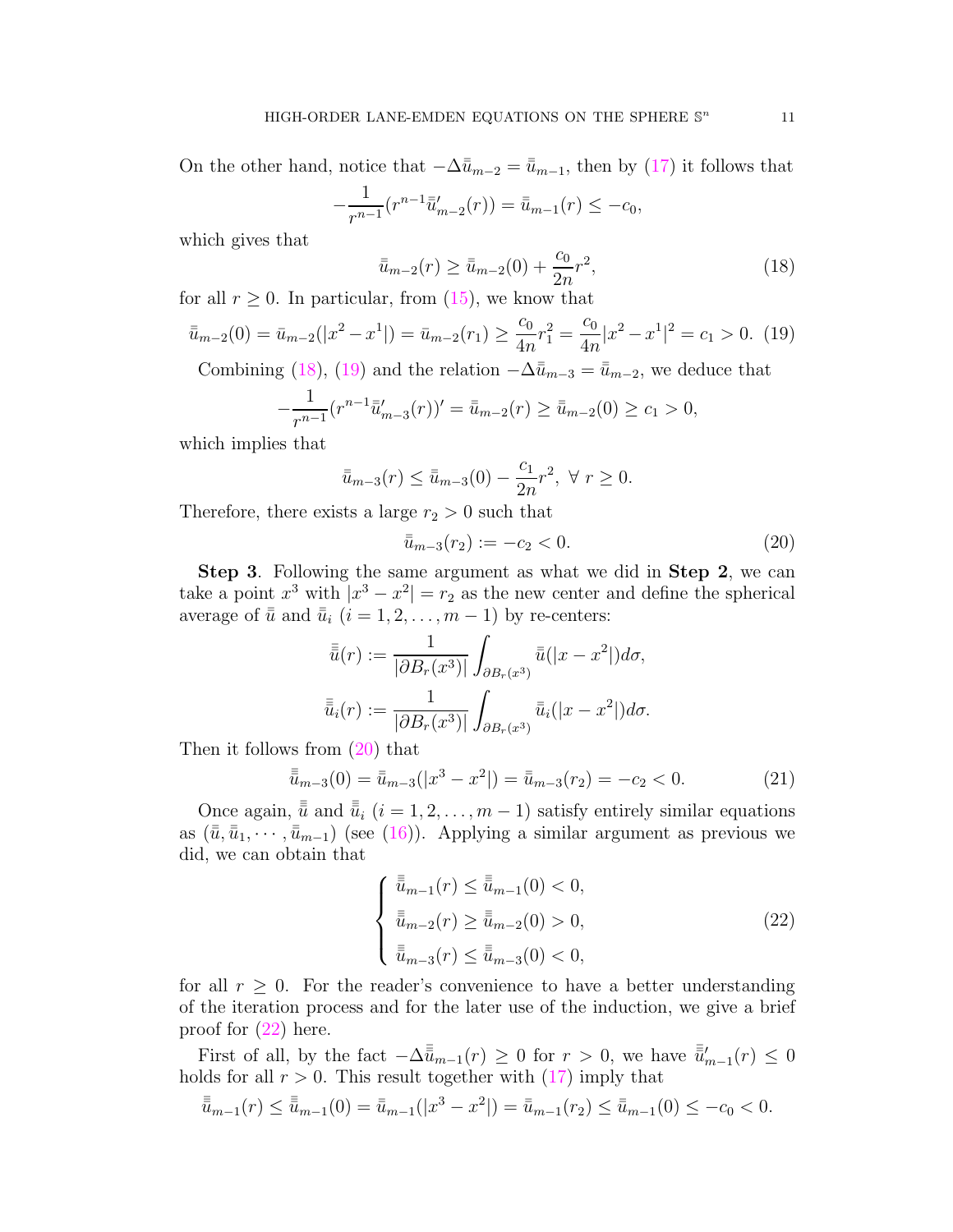Then via the relation  $-\Delta^{\bar{\bar{u}}}_{m-2} = \bar{\bar{u}}_{m-1}$  and integrating both sides of the above inequality twice, we derive that

<span id="page-11-0"></span>
$$
\bar{\bar{\bar{u}}}_{m-2}(r) \ge \bar{\bar{\bar{u}}}_{m-2}(0) + \frac{c_0}{2n}r^2,
$$
\n(23)

where  $\bar{\bar{u}}_{m-2}(0) = \bar{u}_{m-2}(|x^3 - x^2|) = \bar{u}_{m-2}(r_2) \ge \bar{u}_{m-2}(0) + \frac{c_0}{2n}r_2^2 > 0.$ 

Finally, using the relation  $-\Delta \overline{\overline{\overline{\overline{u}}}}_{m-3} = \overline{\overline{\overline{\overline{u}}}}_{m-2}$  together with [\(21\)](#page-10-4) and [\(23\)](#page-11-0), one has  $\bar{\bar{u}}'_{m-3}(r) \leq 0$  and then

<span id="page-11-1"></span>
$$
\bar{\bar{u}}_{m-3}(r) \le \bar{\bar{u}}_{m-3}(0) = -c_2 < 0. \tag{24}
$$

This completes the proof of  $(22)$ . Furthermore, we point out that by the relation  $-\Delta_{\bar{u}_{m-4}}^{\bar{\bar{u}}=\bar{\bar{u}}_{m-3}$  together with [\(24\)](#page-11-1), we can similarly obtain that

$$
\bar{\bar{\bar{u}}}_{m-4}(r) \ge \bar{\bar{\bar{u}}}_{m-4}(0) + \frac{c_2}{2n}r^2, \ \ \forall \ r \ge 0.
$$

Hence, we can find a large  $r_3 > 0$  such that

<span id="page-11-3"></span>
$$
\bar{\bar{u}}_{m-4}(r_3) \ge \frac{c_2}{4n} r_3^2 := c_3 > 0,
$$
\n(25)

and then we can start a new re-center and iteration argument for  $\bar{\bar{\bar{\bar{u}}}}$  and  $\bar{\bar{\bar{\bar{u}}}}_i$ .

In general, after m steps of re-centers process (denotes the centers by  $x^1, x^2, \cdots, x^m$ ), if we denote the m-th spherical average of u and  $u_i$  by  $\tilde{u}$  and  $\tilde{u}_i$  respectively, then by induction we can deduce that, for  $r \geq 0$ ,

<span id="page-11-2"></span>
$$
\begin{cases}\n-\Delta \tilde{u}_{m-1}(r) = \left\{ \frac{u^p(x)}{(1+|x|^2)^{\frac{n+2m}{2}-p^{\frac{n-2m}{2}}}} \right\}^{\infty}(r) \ge 0, \\
(-1)^i \tilde{u}_{m-i}(r) \ge (-1)^i \tilde{u}_{m-i}(0) > 0, \\
(-1)^m \tilde{u}(r) \ge (-1)^m \tilde{u}(0) > 0,\n\end{cases} \tag{26}
$$

where  $i = 1, 2, ..., m - 1$ .

**Step 4.** We claim that m must be even. Otherwise, if m is odd, the last inequality in [\(26\)](#page-11-2) implies immediately that

$$
\tilde{u}(r) \le \tilde{u}(0) < 0,
$$

which contradicts the hypothesis  $u > 0$ .

Consequently, by the above "re-centers and iteration" process (see  $(15)$ ,  $(19)$ ) and  $(25)$  and the fact that m is even, we conclude that

$$
\tilde{u}(0) \ge \frac{C}{4n} |x^m - x^{m-1}|^2,\tag{27}
$$

with some constant  $C > 0$  independent of  $x^m$ . Choosing  $x^m \in \mathbb{R}^n$  such that  $|x^m|$  sufficiently large, then for all  $r \geq 0$ , we can obtain that

$$
\tilde{u}(r) \ge \tilde{u}(0) > C_n. \tag{28}
$$

On the other hand, from the second inequality in [\(6\)](#page-5-1), we know that  $u(x) \leq$  $C_n$  for all  $x \in \mathbb{R}^n$ , which yields

<span id="page-11-4"></span>
$$
\tilde{u}(r) \leq C_n
$$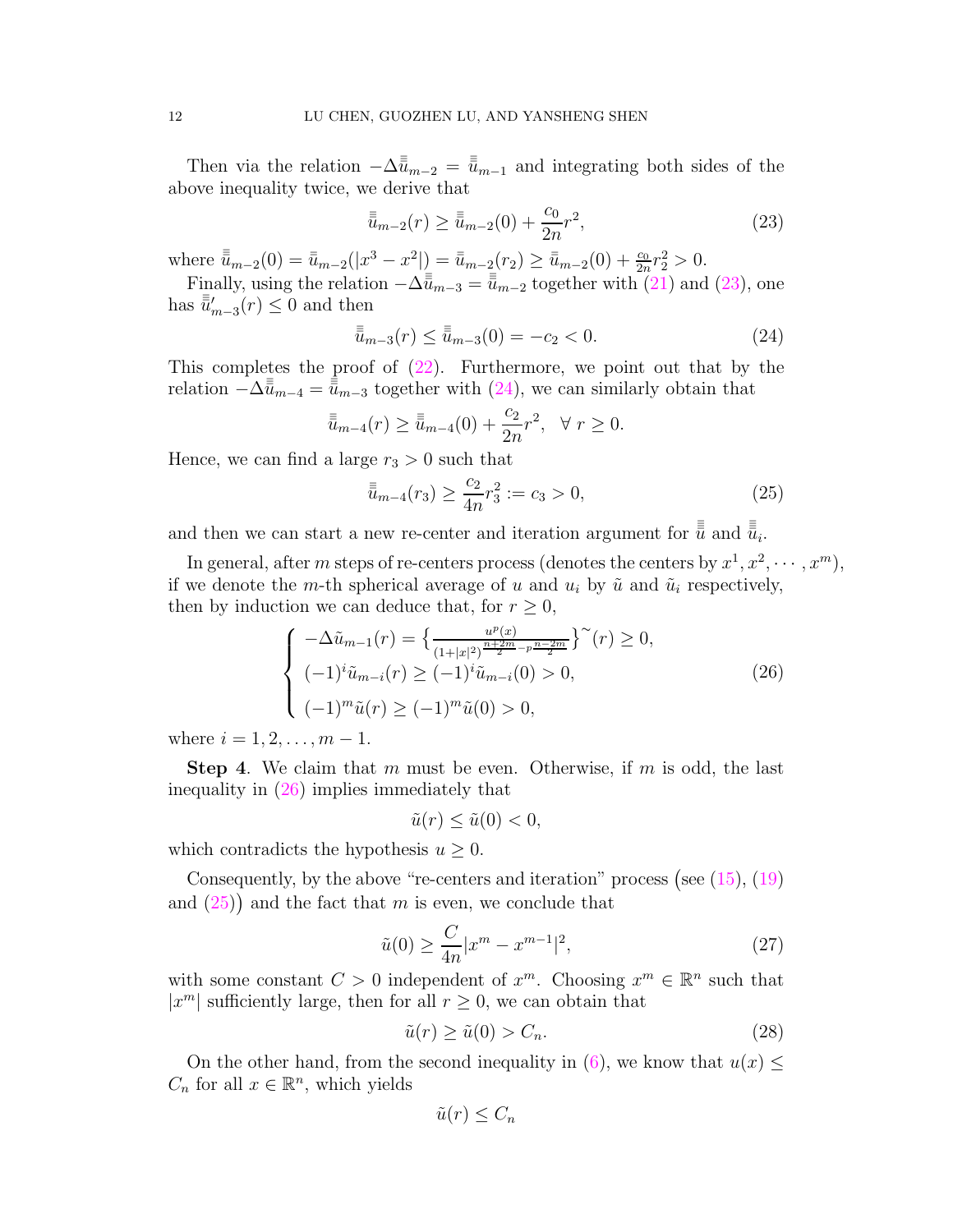for all  $r \geq 0$ , this contradicts [\(28\)](#page-11-4). Therefore,  $u_{m-1} \geq 0$  must hold and we completes the proof for  $u_{m-1} \geq 0$ .

Similarly, we could also prove that  $u_{m-i} \geq 0$  for  $i = 2, 3, \cdots, m-1$ . Suppose on the contrary, there exists some  $2 \leq i \leq m-1$  and some  $x^0 \in \mathbb{R}^n$  such that

$$
\begin{cases} u_{m-1}(x) \ge 0, u_{m-2}(x) \ge 0, \cdots, u_{m-i+1}(x) \ge 0, \forall x \in \mathbb{R}^n, \\ u_{m-i}(x^0) < 0. \end{cases}
$$
 (29)

Repeating the similar "re-centers and iteration" process as above, after  $m$  $i+1$  steps of re-centers (denotes the centers by  $\bar{x}^1, \bar{x}^2, \cdots, \bar{x}^{m-i+1}$ ), the signs of  $\tilde{u}_{m-i+1-j}$   $(j = 1, \dots, m-i)$  and  $\tilde{u}$  satisfy

<span id="page-12-0"></span>
$$
\begin{cases}\n(-1)^{j}\tilde{u}_{m-i+1-j}(r) \ge (-1)^{j}\tilde{u}_{m-i+1-j}(0) > 0, \quad j = 1, \cdots, m-i, \\
(-1)^{m-i+1}\tilde{u}(r) \ge (-1)^{m-i+1}\tilde{u}(0) > 0,\n\end{cases} \tag{30}
$$

for all  $r \geq 0$ . Since  $u \geq 0$ , it follows from  $(30)$  that  $m - i + 1$  is even and

<span id="page-12-1"></span>
$$
\tilde{u}(r) \ge \tilde{u}(0) > 0, \ \forall \ r \ge 0.
$$

Moreover, since  $m - i$  is odd, then from [\(30\)](#page-12-0), we get

$$
-\Delta \tilde{u}(r) = \tilde{u}_1(r) \le \tilde{u}_1(0) =: -\tilde{c} < 0, \ \forall \ r \ge 0.
$$

Integrating both sides of the above inequality twice, we derive that

$$
\tilde{u}(r) \ge \tilde{u}(0) + \frac{\tilde{c}}{2n}r^2 \ge \frac{\tilde{c}}{2n}r^2, \ \forall \ r \ge 0.
$$
\n(31)

Therefore, if we assume that  $(6)$  holds, we will get a contradiction from  $(31)$ . As a consequence,  $u_{m-i} \geq 0$  for all  $i = 2, 3, \dots, m-1$ , this together with  $u_{m-1} \geq 0$  ends the proof of the super poly-harmonic properties.

Now, we are in position to prove that any nonnegative solution of the high-order elliptic equation [\(6\)](#page-5-1) in  $\mathbb{R}^n$  must be radially decreasing about the origin for  $1 \leq p < \frac{n+2m}{n-2m}$ . From the previous arguments, we know that the nonnegative solution of  $(6)$  satisfies the integral equation  $(8)$ . In what follows, we only need to prove that the nonnegative solution of integral equation [\(8\)](#page-8-0) is radially symmetric and monotone decreasing about the origin.

The proof of the symmetry: Our method is based on the moving plane method in integral forms and without loss of generality, we carry out the process of moving plane in the  $x_1$ -direction. Before starting the proof, we recall some definitions.

For  $x \in \mathbb{R}^n$  and  $\lambda \in \mathbb{R}$ , we set

$$
T_{\lambda} := \{ x = (x_1, x_2, \dots, x_n) \in \mathbb{R}^n : x_1 = \lambda \}
$$

and

$$
\Sigma_{\lambda} := \{ x = (x_1, x_2, \dots, x_n) \in \mathbb{R}^n : x_1 < \lambda \}.
$$

Also, for any  $\lambda \in \mathbb{R}$ , we let

$$
x^{\lambda} := (2\lambda - x_1, x_2, \cdots, x_n),
$$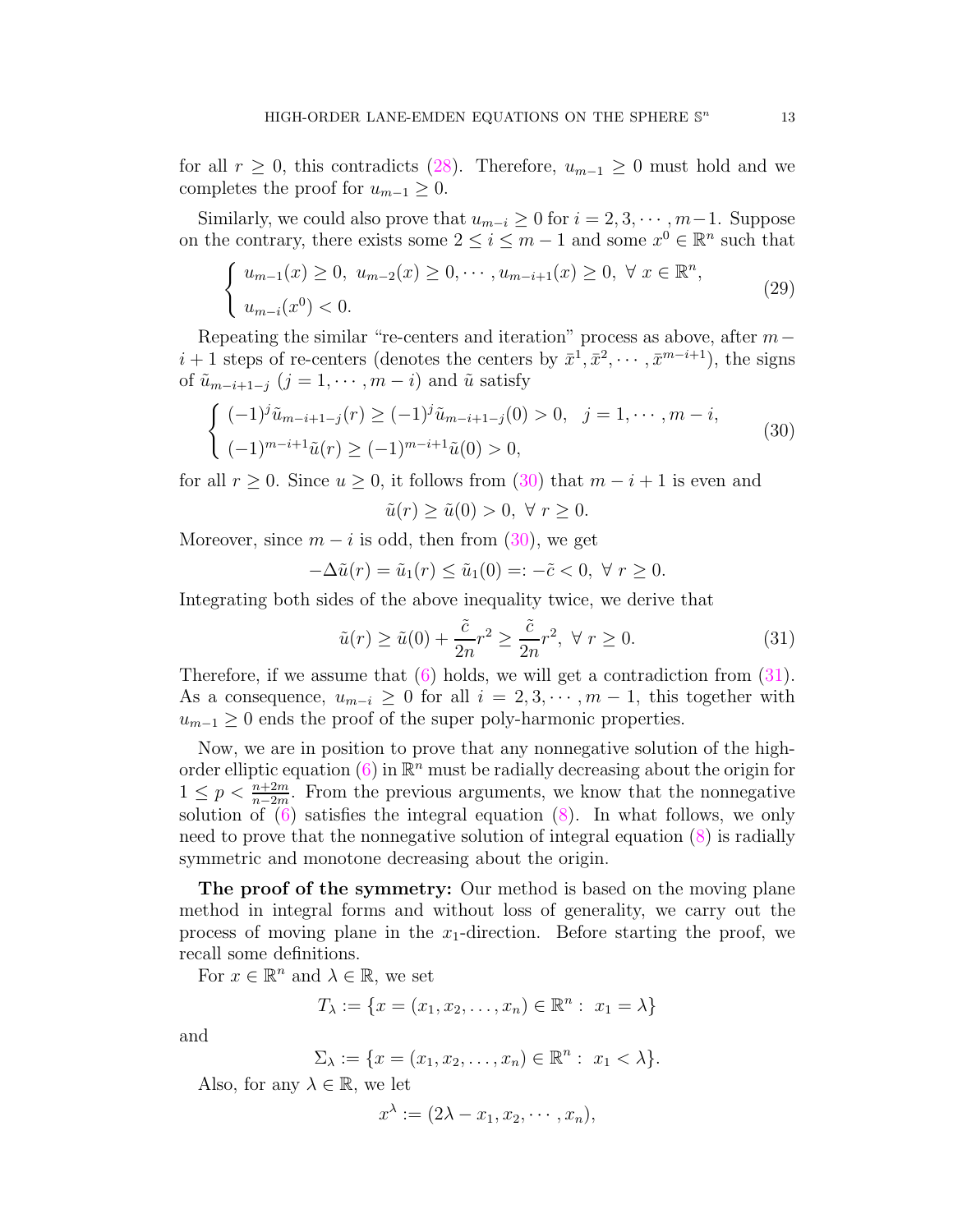be the reflection of the point  $x = (x_1, x_2, \ldots, x_n)$  about the plane  $T_\lambda$ .

Define now  $u_{\lambda}(x) = u(x^{\lambda})$ , then by the fact that  $|x - y^{\lambda}| = |x^{\lambda} - y|$ , we deduce that

$$
u(x) = \left\{ \int_{\Sigma_{\lambda}} + \int_{\mathbb{R}^n \setminus \Sigma_{\lambda}} \right\} \frac{u^p(y)}{|x - y|^{n - 2m} (1 + |y|^2)^{\frac{n + 2m}{2} - p \frac{n - 2m}{2}}} dy
$$
  
\n
$$
= \int_{\Sigma_{\lambda}} \frac{1}{|x - y|^{n - 2m}} \frac{u^p(y)}{(1 + |y|^2)^{\frac{n + 2m}{2} - p \frac{n - 2m}{2}}} dy
$$
  
\n
$$
+ \int_{\Sigma_{\lambda}} \frac{1}{|x - y^{\lambda}|^{n - 2m}} \frac{u^p(y^{\lambda})}{(1 + |y^{\lambda}|^2)^{\frac{n + 2m}{2} - p \frac{n - 2m}{2}}} dy
$$
  
\n
$$
= \int_{\Sigma_{\lambda}} \frac{u^p(y)}{|x - y|^{n - 2m} (1 + |y|^2)^{\frac{n + 2m}{2} - p \frac{n - 2m}{2}}} dy
$$
  
\n
$$
+ \int_{\Sigma_{\lambda}} \frac{u^p(y^{\lambda})}{|x^{\lambda} - y|^{n - 2m} (1 + |y^{\lambda}|^2)^{\frac{n + 2m}{2} - p \frac{n - 2m}{2}}} dy.
$$
 (32)

Similarly,

<span id="page-13-1"></span><span id="page-13-0"></span>
$$
u(x^{\lambda}) = \int_{\Sigma_{\lambda}} \frac{u^p(y)}{|x^{\lambda} - y|^{n-2m} (1 + |y|^2)^{\frac{n+2m}{2} - p \frac{n-2m}{2}}} dy + \int_{\Sigma_{\lambda}} \frac{u^p(y^{\lambda})}{|x - y|^{n-2m} (1 + |y^{\lambda}|^2)^{\frac{n+2m}{2} - p \frac{n-2m}{2}}} dy.
$$
 (33)

Combining  $(32)$  and  $(33)$ , we obtain that

$$
u(x) - u(x^{\lambda}) = \int_{\Sigma_{\lambda}} \left( \frac{1}{|x - y|^{n - 2m}} - \frac{1}{|x^{\lambda} - y|^{n - 2m}} \right) \left( \frac{u^p(y)}{\left(1 + |y|^2\right)^{\frac{n + 2m}{2} - p\frac{n - 2m}{2}}} - \frac{u^p(y^{\lambda})}{\left(1 + |y^{\lambda}|^2\right)^{\frac{n + 2m}{2} - p\frac{n - 2m}{2}}} \right) dy.
$$
 (34)

Now, we are in position to prove that the nonnegative solutions of integral equation [\(8\)](#page-8-0) are symmetric with respect to the plane  $T_0 = \{x \in \mathbb{R}^n : x_1 = 0\}.$ 

Proof. The proof is divided into the following two steps.

**Step 1:** We show that for  $\lambda$  sufficiently negative,  $u_{\lambda}(x) \geq u(x)$  in  $\Sigma_{\lambda}$ . For this, we let  $w_{\lambda}(x) = u_{\lambda}(x) - u(x)$  and define

<span id="page-13-2"></span>
$$
\Sigma_{\lambda}^- = \{ x \in \Sigma_{\lambda} : w_{\lambda}(x) < 0 \},
$$

then it suffices for us to prove that for sufficiently negative  $\lambda$ ,  $\Sigma_{\lambda}^-$  must be measure zero. Indeed, by [\(34\)](#page-13-2), for  $x \in \Sigma_{\lambda}$ , we get

$$
u(x) - u(x^{\lambda}) = \int_{\Sigma_{\lambda}} \left( \frac{1}{|x - y|^{n - 2m}} - \frac{1}{|x^{\lambda} - y|^{n - 2m}} \right) \left( \frac{u^p(y)}{(1 + |y|^2)^{\frac{n + 2m}{2} - p \frac{n - 2m}{2}}} - \frac{u^p(y^{\lambda})}{(1 + |y^{\lambda}|^2)^{\frac{n + 2m}{2} - p \frac{n - 2m}{2}}} \right) dy
$$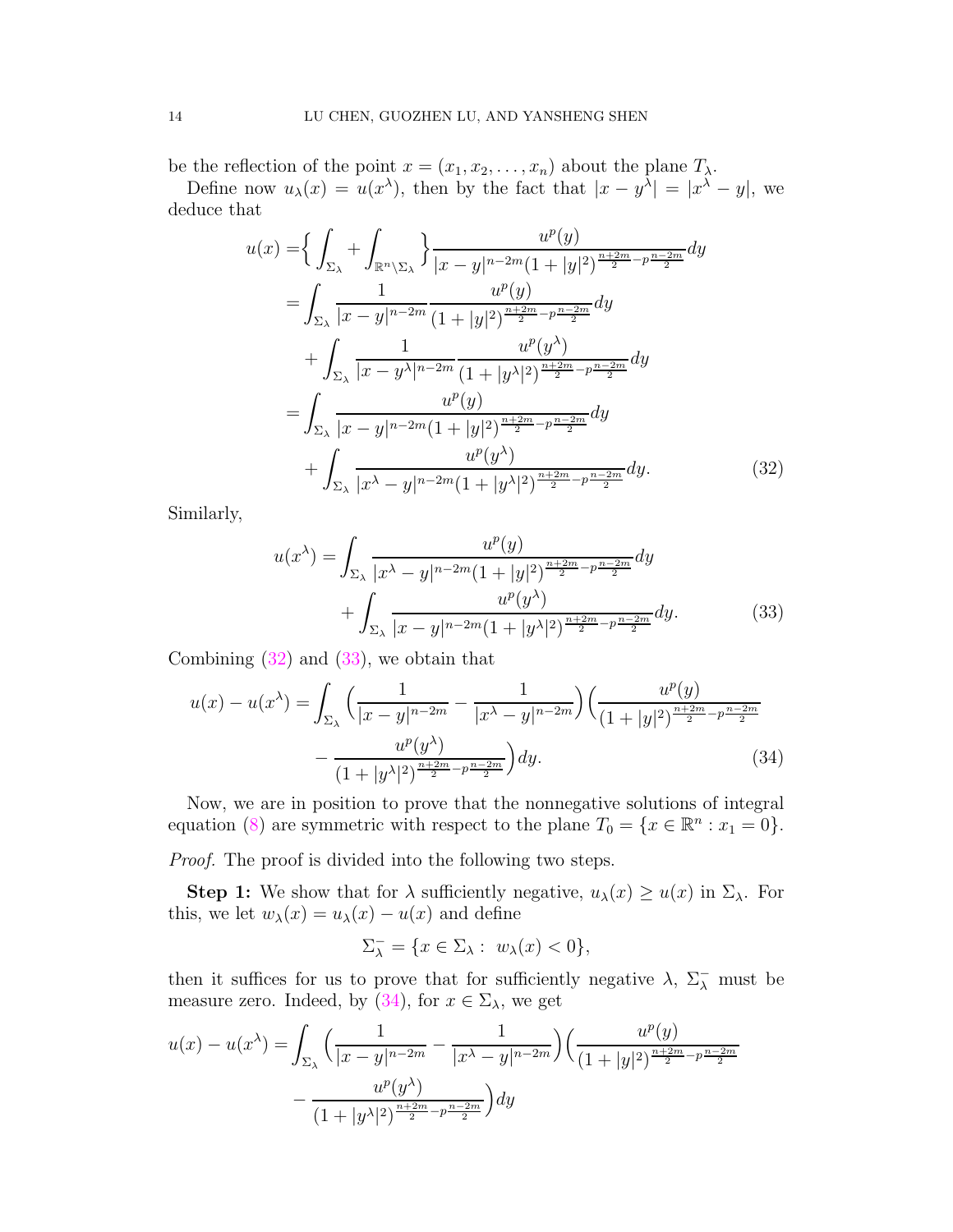$$
\leq \int_{\Sigma_{\lambda}} \left( \frac{1}{|x-y|^{n-2m}} - \frac{1}{|x^{\lambda} - y|^{n-2m}} \right) \cdot \frac{u^p(y) - u^p(y^{\lambda})}{(1 + |y|^2)^{\frac{n+2m}{2} - p\frac{n-2m}{2}}} dy
$$
  
\n
$$
= \int_{\Sigma_{\lambda}} \left( \frac{1}{|x-y|^{n-2m}} - \frac{1}{|x^{\lambda} - y|^{n-2m}} \right) \cdot \frac{p\psi_{\lambda}(y)^{p-1}(u(y) - u(y^{\lambda}))}{(1 + |y|^2)^{\frac{n+2m}{2} - p\frac{n-2m}{2}}} dy
$$
  
\n
$$
\leq C \int_{\Sigma_{\lambda}} \frac{1}{|x - y|^{n-2m}} \frac{u^{p-1}(y)(u(y) - u(y^{\lambda}))}{(1 + |y|^2)^{\frac{n+2m}{2} - p\frac{n-2m}{2}}} dy,
$$
 (35)

where  $\psi_{\lambda}(x)$  lies in between  $u_{\lambda}(x)$  and  $u(x)$  by the Mean Value Theorem. The last inequality in [\(35\)](#page-14-0) holds since on  $\Sigma_{\lambda}$ ,  $u_{\lambda}(x) < u(x)$  and then  $\psi_{\lambda}(x) \le u(x)$ . Now, notice that for  $x \in \Sigma_{\lambda}^ \frac{-}{\lambda}$ ,

<span id="page-14-1"></span><span id="page-14-0"></span>
$$
0 < -w_{\lambda}(x) = u(x) - u_{\lambda}(x).
$$

Then applying the Hardy-Littlewood-Sobolev inequality to [\(35\)](#page-14-0), one gets, for any  $\frac{n}{n-2m} < q < \infty$ ,

$$
\|w_{\lambda}\|_{L^{q}(\Sigma_{\lambda}^{-})} \leq C \Big\| \int_{\Sigma_{\lambda}^{-}} \frac{u^{p-1}(y)w_{\lambda}(y)}{|x-y|^{n-2m}(1+|y|^{2})^{\frac{n+2m}{2}-p\frac{n-2m}{2}}} dy \Big\|_{L^{q}(\Sigma_{\lambda}^{-})}
$$
  
\n
$$
\leq C \Big\| \frac{u^{p-1}(y)w_{\lambda}(y)}{(1+|y|^{2})^{\frac{n+2m}{2}-p\frac{n-2m}{2}}} \Big\|_{L^{\frac{nq}{n+2mq}}(\Sigma_{\lambda}^{-})}
$$
  
\n
$$
\leq C \Big\| \frac{u^{p-1}(y)}{(1+|y|^{2})^{\frac{n+2m}{2}-p\frac{n-2m}{2}}} \Big\|_{L^{\frac{n}{2m}}(\Sigma_{\lambda}^{-})} \cdot \|w_{\lambda}\|_{L^{q}(\Sigma_{\lambda}^{-})}
$$
  
\n
$$
= C \Big\{ \int_{\Sigma_{\lambda}^{-}} \Big[ \frac{u^{p-1}(y)}{(1+|y|^{2})^{\frac{n+2m}{2}-p\frac{n-2m}{2}}} \Big]^{\frac{n}{2m}} dy \Big\}^{\frac{2m}{n}} \cdot \|w_{\lambda}\|_{L^{q}(\Sigma_{\lambda}^{-})}.
$$
 (36)

From  $(6)$ , we know that

$$
\int_{\mathbb{R}^n} \left[ \frac{u^{p-1}(y)}{(1+|y|^2)^{\frac{n+2m}{2}-p\frac{n-2m}{2}}} \right]^{\frac{n}{2m}} dy \le \int_{\mathbb{R}^n} \frac{1}{(1+|y|^2)^{2m\cdot\frac{n}{2m}}} dy < \infty.
$$
 (37)

Thus we can choose N sufficiently large, such that for  $\lambda \leq -N$ ,

<span id="page-14-3"></span><span id="page-14-2"></span>
$$
C\left\{\int_{\Sigma_{\lambda}^{-}}\left[\frac{u^{p-1}(y)}{(1+|y|^{2})^{\frac{n+2m}{2}-p\frac{n-2m}{2}}}\right]^{\frac{n}{2m}}dy\right\}^{\frac{2m}{n}}\leq\frac{1}{2}.
$$
 (38)

Consequently, by [\(36\)](#page-14-1) and [\(38\)](#page-14-2), we deduce that  $||w_\lambda||_{L^q(\Sigma_\lambda^-)} = 0$ , which implies that  $\Sigma_{\lambda}^-$  must be measure zero. This proves that for  $\lambda$  sufficiently negative,  $w_{\lambda}(x) \geq 0$  in  $\Sigma_{\lambda}$ .

Step 2: Move the plane to the limiting position to derive symmetry and monotonicity. Now we start to move the plane  $T_{\lambda} = \{x \in \mathbb{R}^n : x_1 = \lambda\}$  to the right as long as  $w_{\lambda}(x) \geq 0$  holds in  $\Sigma_{\lambda}$  and define

<span id="page-14-4"></span>
$$
\lambda_0 = \sup \{ \lambda : w_\mu(x) \ge 0, \ \forall \ x \in \Sigma_\mu, \ \mu \le \lambda \}. \tag{39}
$$

From the **Step 1**, we know that  $\lambda_0$  is well defined. In addition, according to the definition of  $\lambda_0$ , one can easily get  $w_{\lambda_0}(x) \geq 0$  in  $\Sigma_{\lambda_0}$ . Now, we claim that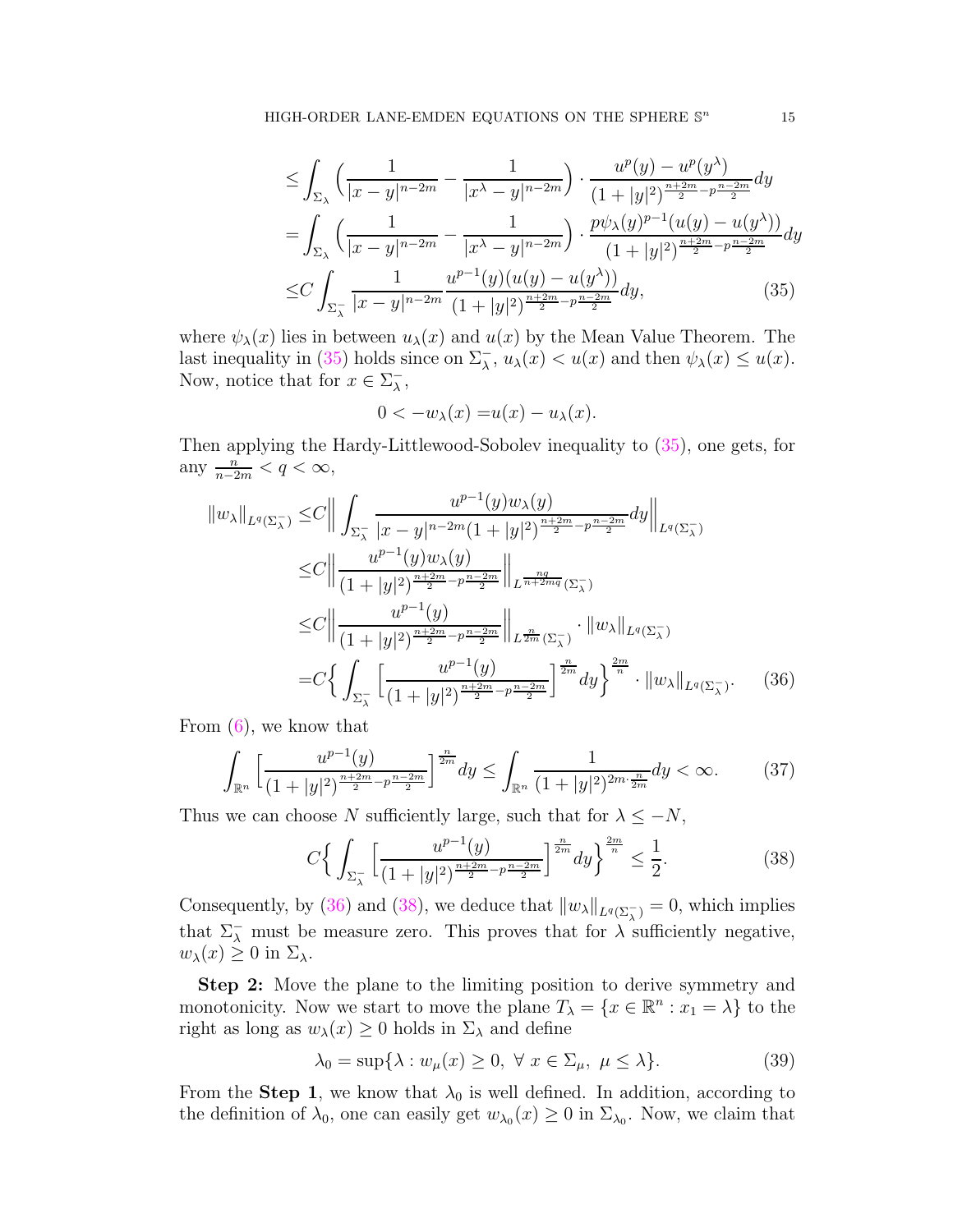$\lambda_0 \geq 0$ . To prove it, we argue by contradiction and suppose that  $\lambda_0 < 0$ . In this case, we first show that

<span id="page-15-1"></span>
$$
w_{\lambda_0}(x) \equiv 0 \quad \text{in } \Sigma_{\lambda_0}.\tag{40}
$$

If not, then by the definition of  $\lambda_0$ , we can assume that  $w_{\lambda_0}(x) \geq 0$ , but  $w_{\lambda_0}(x) \neq 0$  in  $\Sigma_{\lambda_0}$ . In particular, we remark that under this assumption, we have in fact  $w_{\lambda_0}(x) > 0$  in the interior of  $\Sigma_{\lambda_0}$ . Indeed, if there exists  $x_1 \in \Sigma_{\lambda_0}$ such that  $w_{\lambda_0}(x_1) = 0$ , then by  $(34)$ , we have

$$
0 = w_{\lambda_0}(x_1) = \int_{\Sigma_{\lambda_0}} \left( \frac{1}{|x_1 - y|^{n-2m}} - \frac{1}{|x_1^{\lambda_0} - y|^{n-2m}} \right) \left( \frac{u^p(y^{\lambda_0})}{(1 + |y^{\lambda_0}|^2)^{\frac{n+2m}{2} - p\frac{n-2m}{2}}} \right) dx
$$
  

$$
\geq \int_{\Sigma_{\lambda_0}} \left( \frac{1}{|x_1 - y|^{n-2m}} - \frac{1}{|x_1^{\lambda_0} - y|^{n-2m}} \right) \frac{u^p(y^{\lambda_0}) - u^p(y)}{(1 + |y|^2)^{\frac{n+2m}{2} - p\frac{n-2m}{2}}} dy.
$$

On the other hand, by the hypothesis on  $w_{\lambda_0}$ , we know that there exists at least one point  $x_2 \in \Sigma_{\lambda_0}$  such that

$$
w_{\lambda_0}(x_2) = u_{\lambda_0}(x_2) - u(x_2) > 0.
$$

Then by the uniform continuity of  $u$  and  $u_{\lambda_0}$ , we can find a small neighborhood  $B_r(x_2) \subset \Sigma_{\lambda_0}$  such that  $w_{\lambda_0}(x) > 0$  holds for all  $x \in B_r(x_2)$ . As a consequence, we deduce that

$$
0 = w_{\lambda_0}(x_1) \ge \int_{B_r(x_2)} \left( \frac{1}{|x_1 - y|^{n-2m}} - \frac{1}{|x_1^{\lambda_0} - y|^{n-2m}} \right) \frac{u^p(y^{\lambda_0}) - u^p(y)}{(1 + |y|^2)^{\frac{n+2m}{2} - p^{\frac{n-2m}{2}}} dy} > 0,
$$

this is impossible and the conclusion  $w_{\lambda_0}(x) > 0$  in  $\Sigma_{\lambda_0}$  follows.

In what follows we show that the plane  $T_{\lambda}$  can be moved a little further to the right provided that  $w_{\lambda_0}(x) > 0$  in  $\Sigma_{\lambda_0}$ , more precisely, we prove that there exists some  $\bar{\varepsilon} > 0$  small enough such that for any  $0 \leq \varepsilon \leq \bar{\varepsilon}$ ,  $w_{\lambda}(x) \geq 0$  holds in  $\Sigma_{\lambda}$  for all  $\lambda \in [\lambda_0, \lambda_0 + \varepsilon]$ , which will contradict with the definition of  $\lambda_0$ . In order to prove it, we shall follow the arguments used in **Step 1**, that is, we check that [\(38\)](#page-14-2) holds and then obtain  $||w_\lambda||_{L^q(\Sigma_\lambda^-)} = 0$  for all  $\lambda \in [\lambda_0, \lambda_0 + \varepsilon)$ .

We now prove that the inequality in [\(38\)](#page-14-2) holds for  $\lambda \in [\lambda_0, \lambda_0 + \varepsilon]$ . First of all, from  $(37)$ , we can choose R sufficiently large such that

<span id="page-15-0"></span>
$$
\int_{\mathbb{R}^n \setminus B_R(0)} \left[ \frac{u^{p-1}(y)}{(1+|y|^2)^{\frac{n+2m}{2}-p\frac{n-2m}{2}}} \right]^{\frac{n}{2m}} dy < \frac{1}{4C}.\tag{41}
$$

Fix this R, then we only need to show that the measure of  $\Sigma_{\lambda}^{-} \cap B_{R}(0)$  is sufficiently small as  $\lambda$  close to  $\lambda_0$ .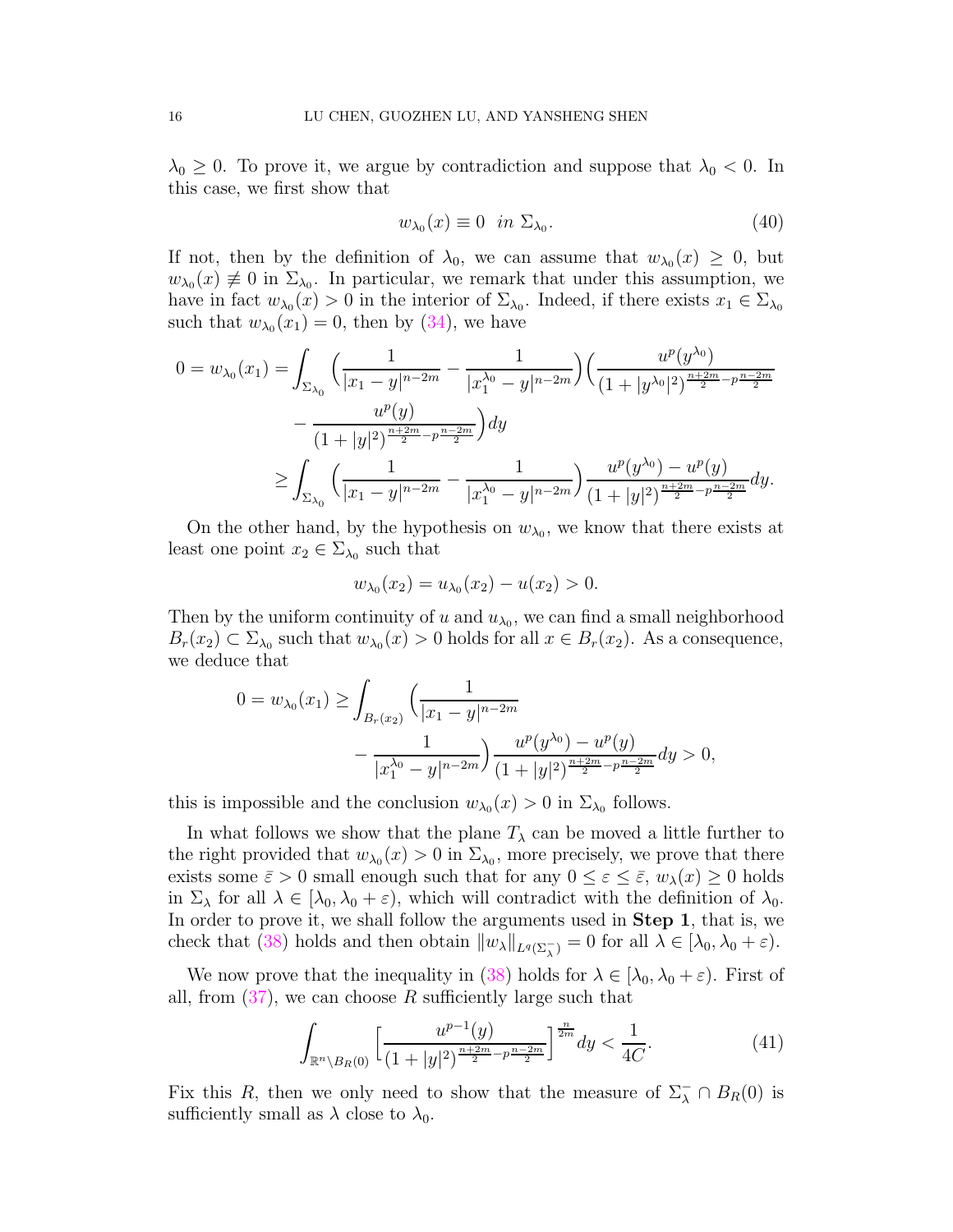To verify it, for  $\lambda > \lambda_0$  and  $\delta > 0$ , we define

 $E_{\delta} = \{x \in \Sigma_{\lambda_0} \cap B_R(0): w_{\lambda_0}(x) > \delta\},\$ 

$$
F_{\delta} = (\Sigma_{\lambda_0} \cap B_R(0)) \setminus E_{\delta}, \quad D_{\lambda} = (\Sigma_{\lambda} \setminus \Sigma_{\lambda_0}) \cap B_R(0).
$$

Then it is easy to see that

$$
(\Sigma_{\lambda}^{-} \cap B_{R}(0)) \subset (\Sigma_{\lambda}^{-} \cap E_{\delta}) \cup F_{\delta} \cup D_{\lambda}, \qquad (42)
$$

and

<span id="page-16-1"></span><span id="page-16-0"></span>
$$
\lim_{\lambda \to \lambda_0^+} \mu(D_\lambda) = 0. \tag{43}
$$

Moreover, by the fact that  $w_{\lambda_0}(x) > 0$  in  $\Sigma_{\lambda_0}$ , we can obtain that

<span id="page-16-3"></span><span id="page-16-2"></span>
$$
\lim_{\delta \to 0} \mu(F_{\delta}) = 0. \tag{44}
$$

Now, for any fixed  $\eta > 0$ , we can choose a  $\delta > 0$  small enough such that  $\mu(F_{\delta}) \leq \eta$ . Fix this  $\delta$ , next we prove that the measure of  $\Sigma_{\lambda}^{-} \cap E_{\delta}$  can also be sufficiently small as  $\lambda$  close to  $\lambda_0$ . In fact, for arbitrary  $x \in \Sigma_{\lambda}^- \cap E_{\delta}$ , we have

$$
0 > w_{\lambda}(x) = u(x^{\lambda}) - u(x^{\lambda_0}) + u(x^{\lambda_0}) - u(x),
$$

which implies that

$$
u(x^{\lambda_0}) - u(x^{\lambda}) > u(x^{\lambda_0}) - u(x) > \delta.
$$

Then it follows that

$$
(\Sigma_{\lambda}^{-} \cap E_{\delta}) \subset G_{\delta} := \{ x \in B_{R}(0) : u(x^{\lambda_0}) - u(x^{\lambda}) > \delta \}. \tag{45}
$$

By the well known Chebyshev inequality, we have

$$
\mu(G_{\delta}) \leq \frac{1}{\delta^{r}} \int_{G_{\delta}} |u(x^{\lambda_0}) - u(x^{\lambda})|^{r} dx
$$
  

$$
\leq \frac{1}{\delta^{r}} \int_{B_{R}(0)} |u(x^{\lambda_0}) - u(x^{\lambda})|^{r} dx
$$
 (46)

for any  $1 \leq r < \frac{n}{n-2m}$ . Hence, for the fixed  $\delta$ , as  $\lambda \to \lambda_0^+$ , the right hand of the above inequality can be made as small as we wish.

Therefore, by  $(42)$ ,  $(43)$ ,  $(44)$ ,  $(45)$  and  $(46)$ , we obtain

$$
\lim_{\lambda \to \lambda_0^+} \mu(\Sigma_\lambda^- \cap B_R(0)) \le \mu(F_\delta) \le \eta.
$$

Since  $\eta > 0$  is arbitrarily chosen, this gives

<span id="page-16-5"></span><span id="page-16-4"></span>
$$
\lim_{\lambda \to \lambda_0^+} \mu(\Sigma_\lambda^- \cap B_R(0)) = 0. \tag{47}
$$

Combining [\(41\)](#page-15-0) and [\(47\)](#page-16-5), we arrive at [\(38\)](#page-14-2) for  $\lambda \in [\lambda_0, \lambda_0 + \varepsilon]$  with  $\varepsilon > 0$ sufficiently small. As a consequence, there exists some  $\bar{\varepsilon} > 0$  small enough such that for all  $0 \leq \varepsilon \leq \bar{\varepsilon}$  and  $\lambda \in [\lambda_0, \lambda_0 + \varepsilon), ||w_\lambda||_{L^q(\Sigma_\lambda^-)} = 0$ . Thus  $\mu(\Sigma_\lambda^-) = 0$ , i.e.,

$$
w_{\lambda}(x) \geq 0
$$
, *a.e.*  $\forall x \in \Sigma_{\lambda}$ .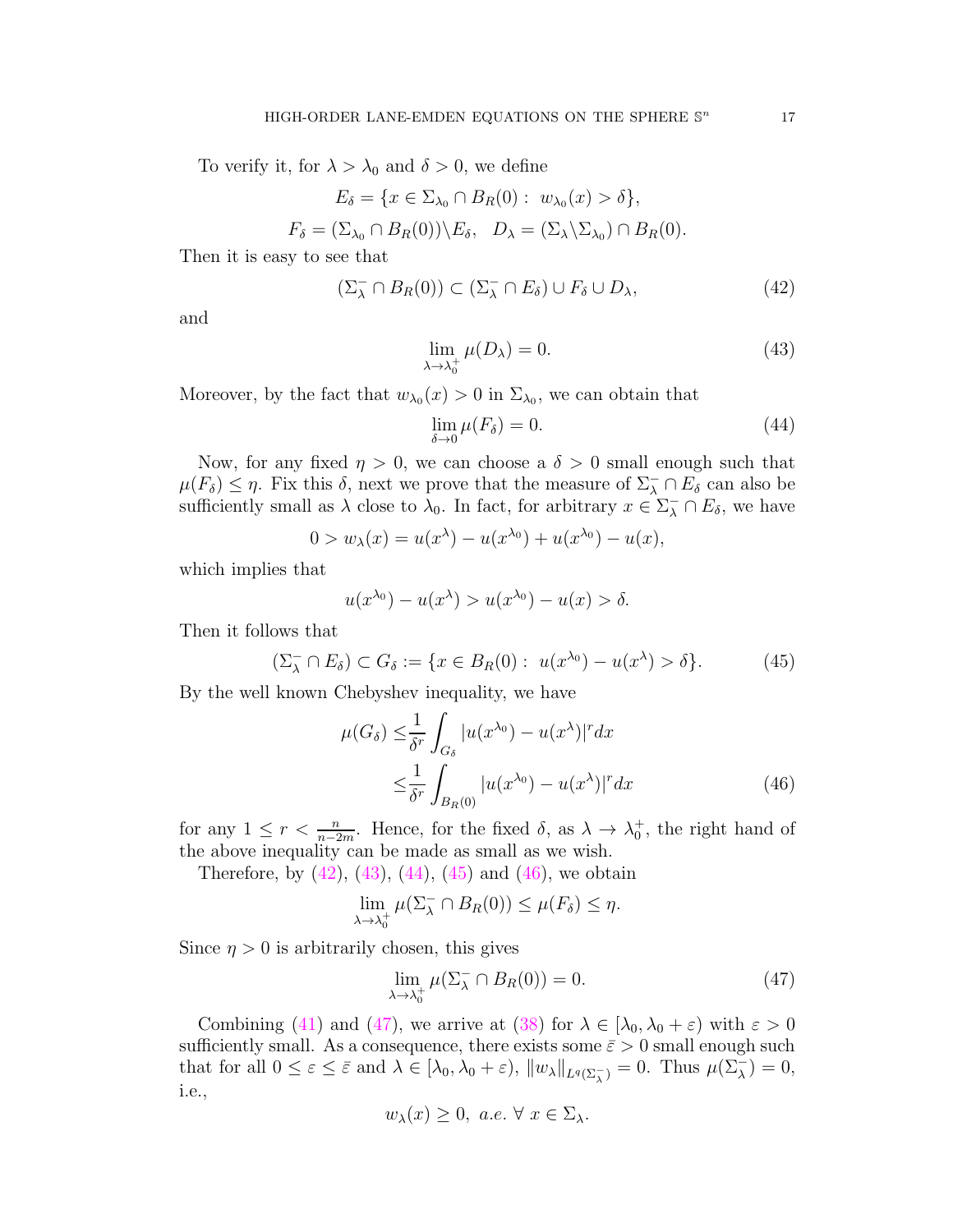This is a contradiction with  $(39)$ , therefore  $(40)$  must hold. Now, by  $(34)$ ,  $(40)$ and the assumption that  $\lambda_0 < 0$ , we can write for any  $x \in \Sigma_{\lambda_0}$ ,

$$
0 = w_{\lambda_0}(x) = u(x) - u(x^{\lambda_0})
$$
  
= 
$$
\int_{\Sigma_{\lambda_0}} \left( \frac{1}{|x - y|^{n - 2m}} - \frac{1}{|x^{\lambda_0} - y|^{n - 2m}} \right) \left( \frac{u^p(y)}{(1 + |y|^2)^{\frac{n + 2m}{2} - p \frac{n - 2m}{2}}} - \frac{u^p(y^{\lambda_0})}{(1 + |y^{\lambda_0}|^2)^{\frac{n + 2m}{2} - p \frac{n - 2m}{2}}} \right) dy < 0,
$$

which is a contradiction. Thus we have  $\lambda_0 \geq 0$  and then

$$
u(2\lambda_0-x_1,x_2,\cdots,x_n)\geq u(x_1,x_2,\cdots,x_n),\ \forall\ x\in\Sigma_{\lambda_0}.
$$

On the other hand, by using a similar argument as above, we can also move the plane from  $x_1 = +\infty$  to the left, which yields that  $\lambda_0 \leq 0$  and then

$$
u(2\lambda_0 - x_1, x_2, \cdots, x_n) \le u(x_1, x_2, \cdots, x_n), \ \forall \ x \in \Sigma_{\lambda_0}.
$$

Consequently,  $\lambda_0 = 0$  and we have that

$$
u(-x_1, x_2, \cdots, x_n) \equiv u(x_1, x_2, \cdots, x_n), \ \forall \ x \in \mathbb{R}^n,
$$

that is,  $u(x)$  is symmetric with respect to the plane  $T_0$ . Since the equation is invariant under rotation, the direction of  $x_1$  can be chosen arbitrarily. Then we deduce that the nonnegative solution  $u(x)$  must be radially symmetric and monotone decreasing about the origin  $0 \in \mathbb{R}^n$ . This completes the proof of the symmetry.

 $\Box$ 

### 3. The proof of Theorem [1.4](#page-4-0)

<span id="page-17-0"></span>In this section, we will give the classification of the extremals for the subcritical high-order Sobolev inequality  $(5)$  in  $\mathbb{S}^n$ . Obviously, up to a constant, the extremals of high-order Sobolev inequality [\(5\)](#page-4-1) satisfy the following Euler-Lagrange equation

$$
P_{m,g_{\mathbb{S}^n}}(u) = u^p \text{ in } \mathbb{S}^n,
$$

that is, equation  $(3)$ . Hence, if we can prove that the extremals of highorder Sobolev inequality [\(5\)](#page-4-1) are non-negative, then applying the Liouville-type result of Theorem [1.1,](#page-2-1) we can classify the extremals of the high-order Sobolev inequality [\(5\)](#page-4-1) and compute the corresponding sharp constant. Next, in order to finish the proof of Theorem [1.4,](#page-4-0) it suffices for us to prove the nonnegativity of the extremals.

Proof. From the subcritical high-order Sobolev inequality [\(5\)](#page-4-1), we know that for any  $u \in W^{m,2}(\mathbb{S}^n)$ ,

<span id="page-17-1"></span>
$$
\int_{\mathbb{S}^n} P_{m,g_{\mathbb{S}^n}}(u)ud\sigma \ge S_{m,n,p} \left(\int_{\mathbb{S}^n} |u|^p d\sigma\right)^{\frac{2}{p}}.\tag{48}
$$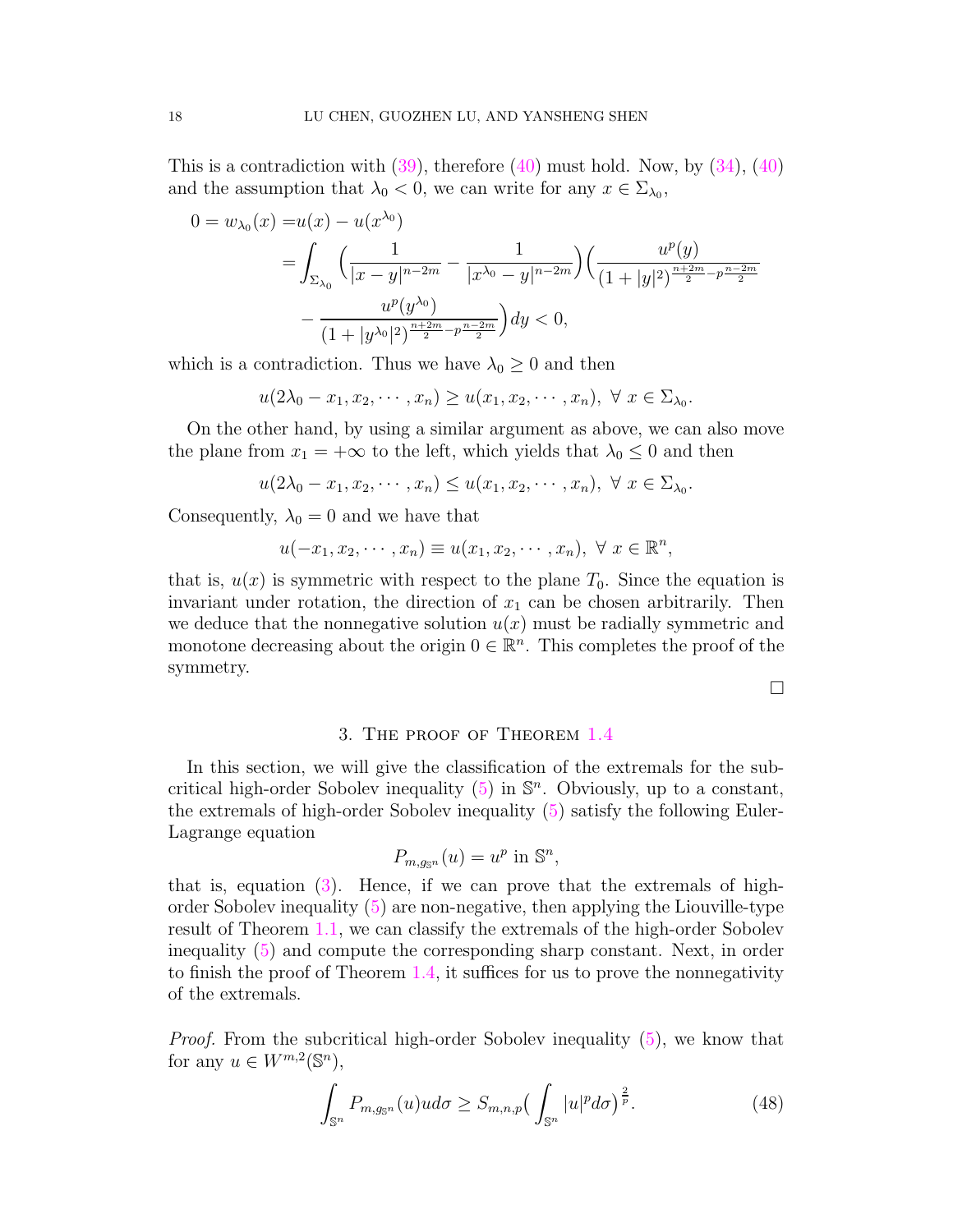Let  $v = P_{m,g_{\mathbb{S}^n}}^{\frac{1}{2}}(u)$ , then inequality [\(48\)](#page-17-1) is equivalent to the following inequality

<span id="page-18-13"></span>
$$
\int_{\mathbb{S}^n} v^2 d\sigma \ge S_{m,n,p} \left( \int_{\mathbb{S}^n} |P_{m,g_{\mathbb{S}^n}}^{-\frac{1}{2}}(v)|^p d\sigma \right)^{\frac{2}{p}}.
$$
 (49)

On the other hand, by the dual argument, one can deduce that the inequality [\(49\)](#page-18-13) is equivalent to

$$
\left(\int_{\mathbb{S}^n} v^{p'} d\sigma\right)^{\frac{2}{p'}} \ge S_{m,n,p}\left(\int_{\mathbb{S}^n} P_{m,g_{\mathbb{S}^n}}^{-1}(v)v d\sigma\right). \tag{50}
$$

Since  $P_{m,g_{\mathbb{S}^n}}^{-1}(v)(\xi) = \int_{S^n}$  $\frac{v(\eta)}{|\xi-\eta|^{n-2m}}d\sigma_{\eta}$ , the above inequality is equivalent to the following Hardy-Littlewood-Sobolev inequality on  $\mathbb{S}^n$ ,

$$
S_{m,n,p} \int_{\mathbb{S}^n} \int_{\mathbb{S}^n} \frac{v(\xi)v(\eta)}{|\xi - \eta|^{n-2m}} d\sigma_{\xi} d\sigma_{\eta} \le \left(\int_{\mathbb{S}^n} v^{p'} d\sigma\right)^{\frac{2}{p'}}.
$$
 (51)

As is well known, the extremals of Hardy-Littlewood-Sobolev inequality on  $\mathbb{S}^n$ must be non-negative, hence we conclude that the extremals of the high-order Sobolev inequalities [\(5\)](#page-4-1) must be non-negative. This together with the Liouville type result we obtain in Theorem [1.1](#page-2-1) accomplishes the proof of Theorem [1.4.](#page-4-0)  $\Box$ 

#### **REFERENCES**

- <span id="page-18-7"></span> $[1]$  T. Aubin, Equations différentielles non linéaires et problème de Yamabe concernant la courbure scalaire, J. Math. Pures Appl., 55 (1976), 269-296. [3,](#page-2-2) [4](#page-3-0)
- <span id="page-18-9"></span><span id="page-18-8"></span>[2] T. Aubin, Problèmes isopérimétriques et espaces de Sobolev, J. Diff. Geom., 11 (1976), 573-598. [4](#page-3-0)
- [3] T. Aubin, *Espaces de Sobolev sur les variétés riemanniennes*, Bull. Sci. Math., 100 (1976), 149-173. [3](#page-2-2)
- <span id="page-18-10"></span>[4] W. Beckner, Sharp Sobolev inequalities on the sphere and the Moser-Trudinger inequality, Ann. of Math., 138 (1993), 213-242. [4,](#page-3-0) [6](#page-5-2)
- <span id="page-18-4"></span>[5] T. P. Branson, *Differential operators canonically associated to a conformal structure*, Math. Scand., 57 (1985), 293-345. [2](#page-1-0)
- <span id="page-18-5"></span>[6] T. P. Branson, Sharp inequalities, the functional determinant, and the complementary series, Transactions of the AMS., **[3](#page-2-2)47** (1995), 3671-3742. 3
- <span id="page-18-0"></span>[7] S. Chandrasekhar, An Introduction to the Study of Stellar Structure, Dover Publications, Inc., New York, 1957. [1](#page-0-1)
- <span id="page-18-1"></span>[8] L. Caffarelli, B. Gidas and J. Spruck, Asymptotic symmetry and local behavior of semilinear elliptic equation with critical Sobolev growth, Comm. Pure Appl. Math., 42 (1989), 271-297. [1,](#page-0-1) [2](#page-1-0)
- <span id="page-18-3"></span>[9] W. Chen, C. Li, Classification of solutions of some nonlinear elliptic equations, Duke Math. J., **63** (1991), 615-6[2](#page-1-0)2. 2
- <span id="page-18-6"></span>[10] W. Chen, C. Li and B. Ou, Classification of solutions for an integral equation, Comm. Pure Appl. Math., 59 (2006), 330-343. [3,](#page-2-2) [7](#page-6-1)
- <span id="page-18-12"></span>[11] A. Cotsiolis and N. Tavoularis, Best constants for Sobolev inequalities for higher order fractional derivatives, J. Math. Anal. Appl., 295 (2004), 225-236. [4](#page-3-0)
- <span id="page-18-11"></span>[12] Z. Djadli, E. Hebey, M. Ledoux, Paneitz type operators and applications, Duke Math. J., 104 (2000), 129-169. [4](#page-3-0)
- <span id="page-18-2"></span>[13] F. Gazzola, H.C. Grunau and G. Sweers, Polyharmonic boundary value problems, Lecture Notes in Mathematics, 1991. Springer-Verlag, Berlin, 2010. [1](#page-0-1)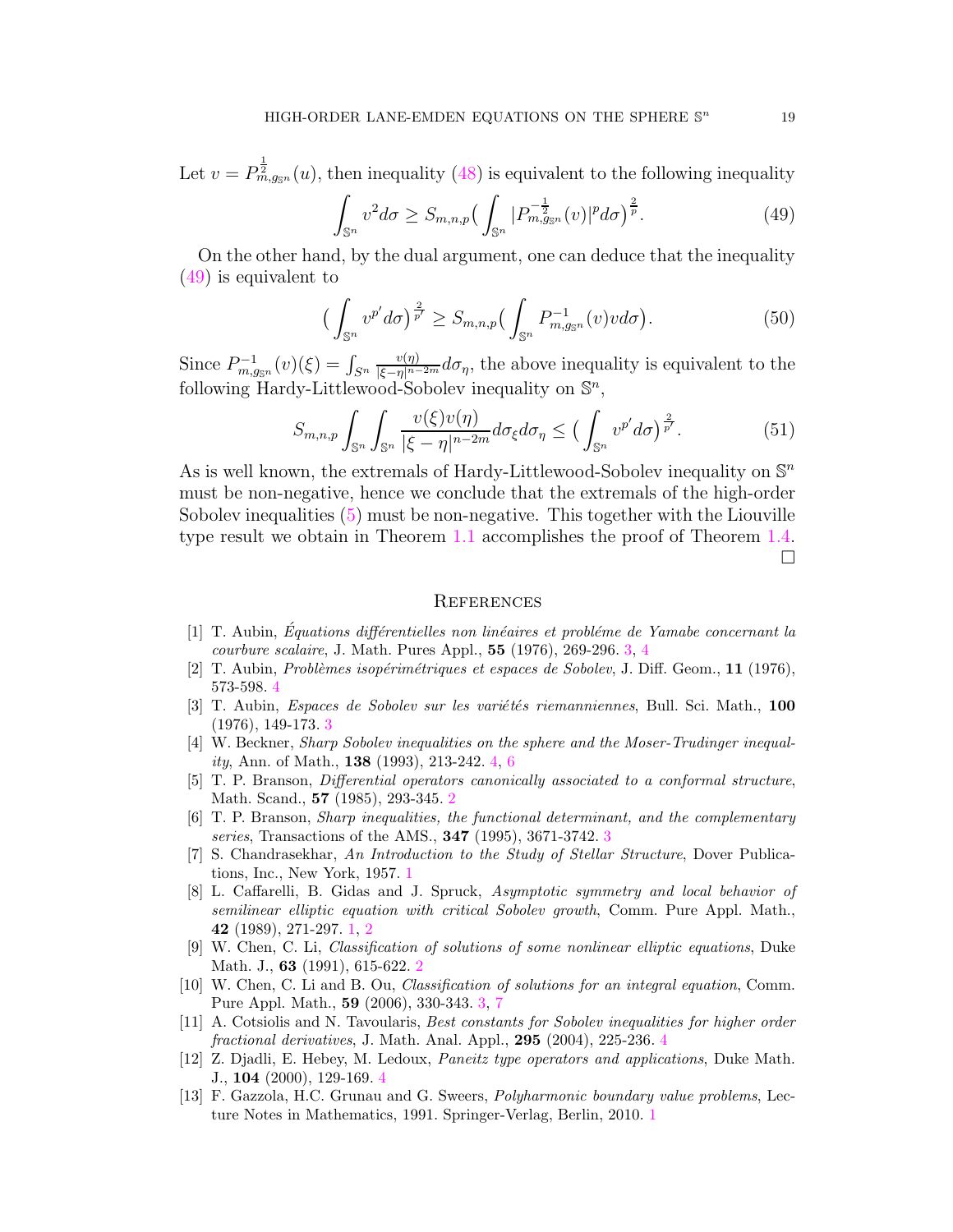- <span id="page-19-9"></span><span id="page-19-8"></span>[14] A. R. Gover and K. Hirachi, Conformally invariant powers of the Laplacian-a complete nonexistence theorem, J. Amer. Math. Soc., **17** ([2](#page-1-0)004), 389-405. 2
- <span id="page-19-6"></span>[15] C. R. Graham, Conformally invariant powers of the Laplacian, II: nonexistence, J. London Math. Soc., 46 (1992), 566-576. [2](#page-1-0)
- [16] C. Graham, R. Jenne, L. Mason and J. Sparling, Conformally invariant powers of the Laplacian. I. Existence, Journal of the London Mathematical Society, 46 (1992), 557-565. [2](#page-1-0)
- <span id="page-19-1"></span>[17] B. Gidas, W. M. Ni and L. Nirenberg, Symmetry of positive solutions of nonlinear elliptic equations in  $\mathbb{R}^n$ , (collected in the book Mathematical Analysis and Applications, which is vol. 7a of the book series Advances in Mathematics. Supplementary Studies, Academic Press, New York, 1981.) [1](#page-0-1)
- <span id="page-19-10"></span><span id="page-19-2"></span>[18] B. Gidas and J. Spruck, Global and local behavior of positive solutions of nonlinear elliptic equations, Comm. Pure Appl. Math., 34 (1981), 525-598. [2](#page-1-0)
- <span id="page-19-17"></span>[19] F. Hang, On the higher order conformal covariant operators on the sphere, Commun. Contemp. Math., 9 (2007), 279-299. [3](#page-2-2)
- <span id="page-19-7"></span>[20] F. Hang, X. Wang and X. Yan, An intergal equation in conformal geometry, Ann. Inst. H. Poincare Anal. Non Lineare., 26 (2009), 1-21. [5](#page-4-2)
- <span id="page-19-12"></span>[21] A. Juhl, Explicit formulas for GJMS-operators and Q-curvatures, Geom. Funct. Anal. 23 (2013), 1278-1370. [2](#page-1-0)
- <span id="page-19-13"></span>[22] E. H. Lieb, Sharp constants in the Hardy-Littlewood-Sobolev and related inequalities, Ann. Math., 118 (1983), 349-374. [4,](#page-3-0) [5,](#page-4-2) [6](#page-5-2)
- <span id="page-19-3"></span>[23] P. Lions, The concentration compactness principle in the calculus of variations. The limit case 1, Rev. Mat. Iberoam. **1** (1985), 1[4](#page-3-0)5-201. 4
- [24] C. Lin, A classification of solutions of a conformally invariant fourth order equation in  $\mathbb{R}^n$ , Comment. Math. Helv., **73** (1998), [2](#page-1-0)06-231. 2
- <span id="page-19-19"></span>[25] G. Lu, J. Wei and X. Xu, On conformally invariant equation  $(-\Delta)^p u - K(x) u^{\frac{N+2p}{N-2p}} = 0$ and its generalizations, Ann. Mat. Pura Appl., 179 (2001), 309-329. [9](#page-8-3)
- <span id="page-19-5"></span>[26] S. Paneitz, A quartic conformally covariant differential operator for arbitrary pseudo-Riemannianmanifolds, preprint, M.I.T. 1983. [2](#page-1-0)
- <span id="page-19-15"></span><span id="page-19-0"></span>[27] C. Swanson, C.A. Swanson, The best Sobolev constant, Appl. Anal., 47 (1992), 227-239. [4](#page-3-0)
- [28] M. Struwe, Variational Methods. Applications to Nonlinear Partial Differential Equations and Hamiltonian Systems, Springer-Verlag, Berlin/Heidelberg, 1990. [1](#page-0-1)
- <span id="page-19-18"></span>[29] E. Stein, Singular integrals and differentiablity properties of functions, Prineton Mathematical Series, No.30 Princeton University Press, Princeton, N.J. 1970. [8](#page-7-0)
- <span id="page-19-16"></span><span id="page-19-11"></span>[30] G. Talenti, *Best constant in Sobolev inequality*, Ann. Mat. Pura Appl., **110** (1976), 353-372. [3](#page-2-2)
- [31] R. C. A. M. Van der Vorst, Best constant for the embedding of the space  $H^2 \cap H_0^1(\Omega)$ into  $L^{\frac{2N}{N-4}}(\Omega)$  $L^{\frac{2N}{N-4}}(\Omega)$  $L^{\frac{2N}{N-4}}(\Omega)$ , Differential Integral Equations, 6 (1993), 259-276. 4
- <span id="page-19-14"></span><span id="page-19-4"></span>[32] X. J. Wang, Sharp constant in a Sobolev inequality, Nonlinear Anal., 20 (1993), 261- 268. [4](#page-3-0)
- [33] J. Wei and X. Xu, Classification of solutions of higher order conformally invariant equations, Math. Ann., 313 (1999), 207-228. [2](#page-1-0)